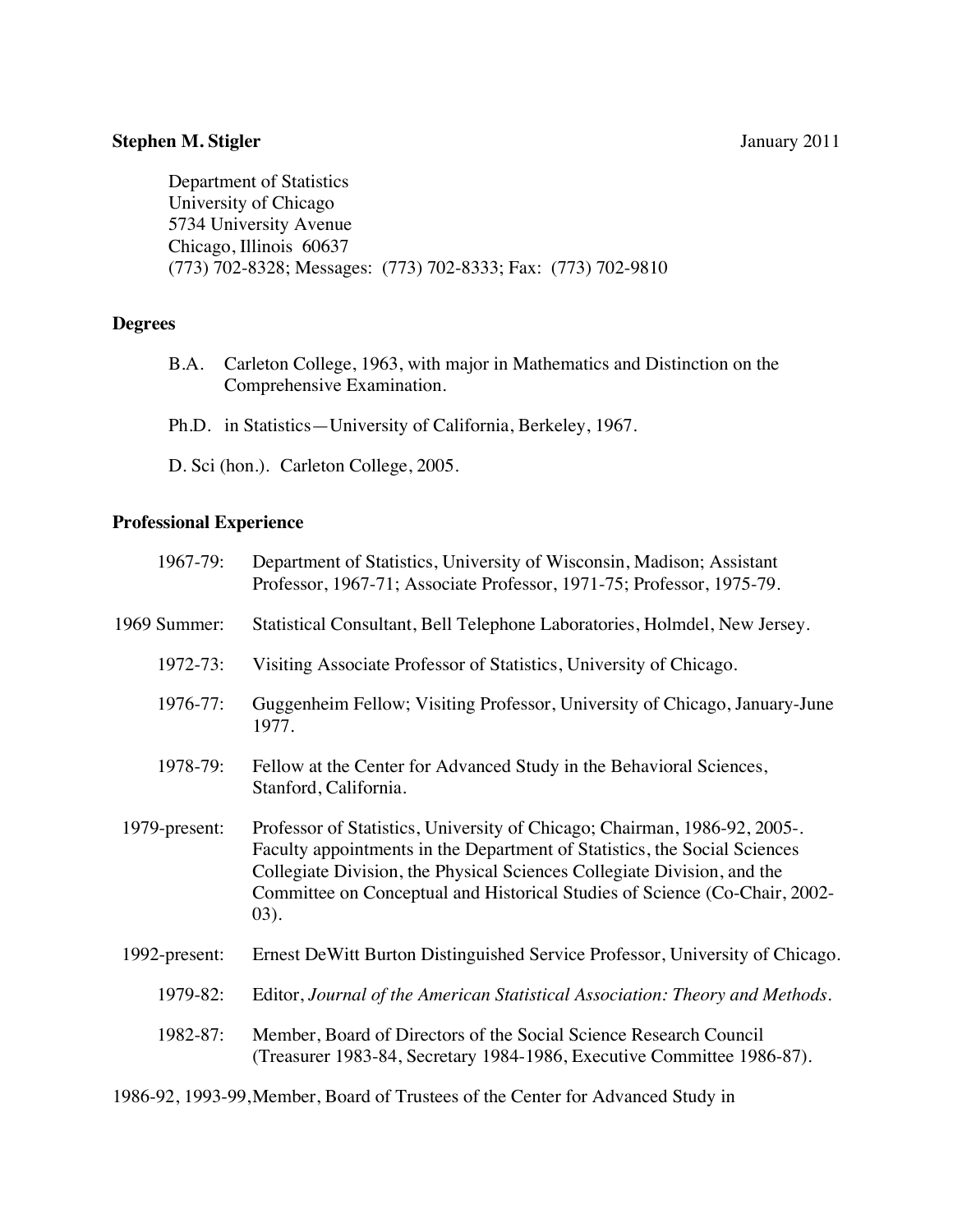| $2000 - 06$ :                | the Behavioral Sciences (Chairman of the Board, 1995-99, 2002-05).                                                     |
|------------------------------|------------------------------------------------------------------------------------------------------------------------|
| 1991-95:                     | Member, Committee for the Study of Research-Doctorate Programs in the<br>United States, National Research Council.     |
| 1993, April; 1999, December: | Visiting Scholar, Ecole des Hautes Etudes en Sciences<br>Sociales, Paris.                                              |
| 1993-94:                     | President, Institute of Mathematical Statistics.                                                                       |
| 1994-95:                     | Member, Committee on the Forensic Use of DNA, National Research<br>Council.                                            |
| 1995-99:                     | Member, Council, American Academy of Arts and Sciences.                                                                |
| 1998-2009:                   | Member, Board of Trustees of JSTOR.                                                                                    |
| $2009-.$                     | Member, Board of Trustees of ITHAKA.                                                                                   |
| 2003-2005:                   | President, International Statistical Institute (Member, Council, 1999-2001,<br>2005-2007; President-Elect, 2001-2003). |

# **Published Research**

# **Books**

- 1. *American Contributions to Mathematical Statistics in the Nineteenth Century* (Editor). Two Volumes, Arno Press, New York, 1980.
- 2. *The History of Statistics: The Measurement of Uncertainty before 1900*. The Belknap Press of the Harvard University Press, Cambridge, Massachusetts, 1986. [Korean translation (by Jae Keun Jo) 2005, Hangilsa Publishing Co., Ltd.]
- 3. *Statistics on the Table*: *The History of Statistical Concepts and Methods.* Harvard University Press, Cambridge, Massachusetts, 1999. [All India Publishers & Distributors, New Delhi, 2010]
- 4. *R. R. Bahadur's Lectures on the Theory of Estimation* (Editor, with Wing Hung Wong and Daming Xu). Institute for Mathematical Statistics, Beachwood, Ohio, 2002.

# **Articles**

1. "Linear Functions of Order Statistics." *Annals of Mathematical Statistics*, June 1969, Vol. 40, pp. 770-788.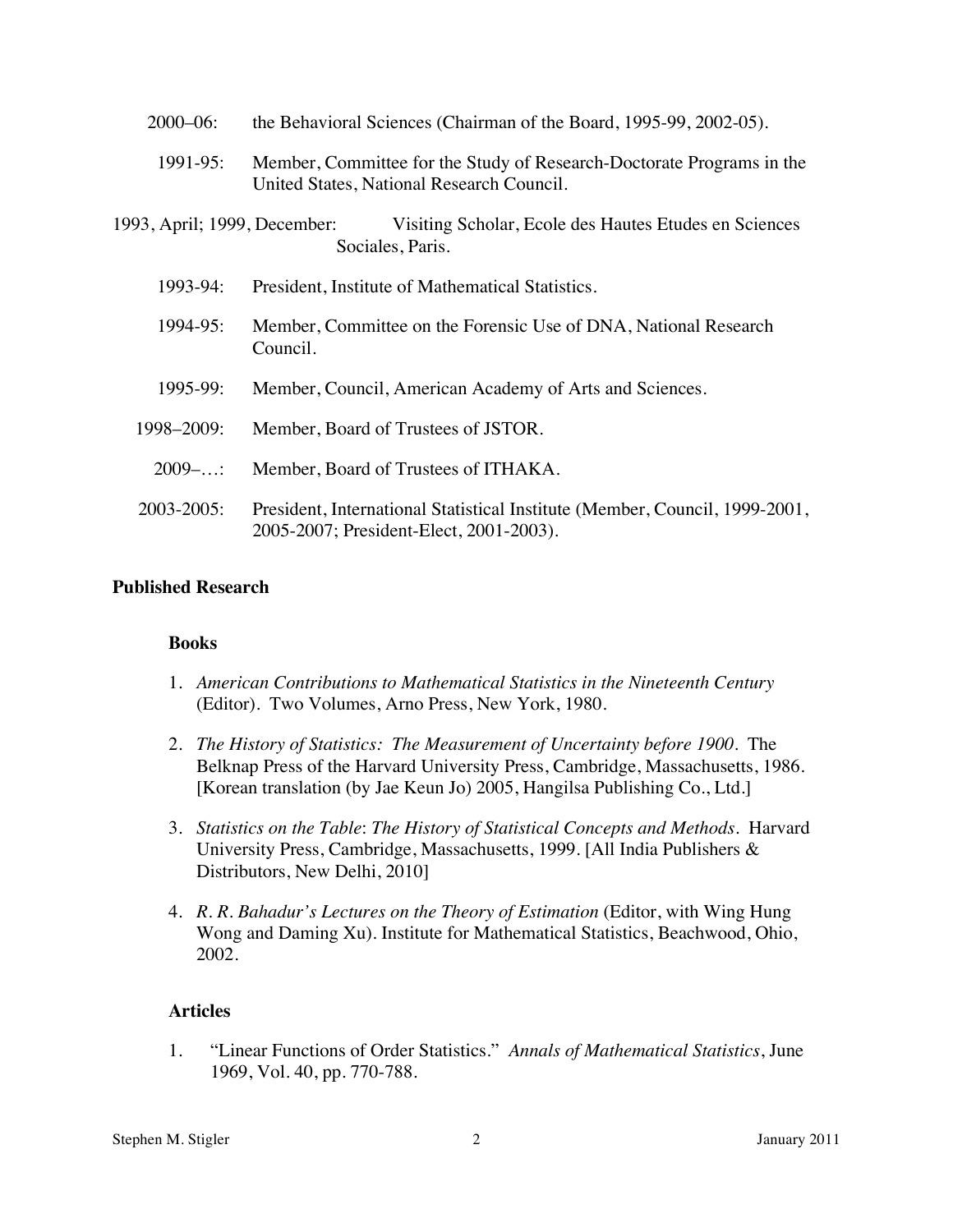- 2. "The Use of Random Allocation for the Control of Selection Bias." *Biometrika*, December 1969, Vol. 56, pp. 553-560.
- 3. "Statistical Properties of the Buddy System." (By P. W. Purdom, Jr. and S. M. Stigler) *Journal of the Association for Computing Machinery*, October, 1970, Vol. 17, pp. 683-697.
- 4. "Estimating the Age of a Galton-Watson Branching Process." *Biometrika*, December, 1970, Vol. 57, pp. 505-512.
- 5. "Optimal Experimental Design for Polynomial Regression." *Journal of the American Statistical Association*, June, 1971, Vol. 66, pp. 311-318.
- 6. "The Estimation of the Probability of Extinction and Other Parameters Associated with Branching Processes." *Biometrika*, December, 1971, Vol. 58, pp. 499-508.
- 7. "Statistical Investigation of Three Storage Allocation Algorithms." (By P. W. Purdom, Jr., S. M. Stigler, and T. O. Cheam) *BIT (Nordisk Tidskrift for Informations Behandling*, Bind 11, Hefte Nr. 2, 1971, pp. 187-195.
- 8. "Cloud Seeding Experiments: Possible Bias." *Science*, Vol. 173, p. 850 (August 27, 1971).
- 9. "Completeness and Unbiased Estimation." *The American Statistician*, April 1972, Vol. 26, No. 2, pp. 28-30.
- 10. "The Asymptotic Distribution of the Trimmed Mean." *Annals of Statistics*, May 1973, Vol. 1, pp. 472-477.
- 11. "Simon Newcomb, Percy Daniell, and the History of Robust Estimation, 1885- 1920." *Journal of the American Statistical Association*, December 1973. Invited Paper, Vol. 68, pp. 872-879. [Reprinted in Book 1., and in *Studies in the History of Statistics and Probability*, Vol. 2. Edited by M. G. Kendall and R. L. Plackett, 1977, pp. 410-417.]
- 12. "Laplace, Fisher, and the Discovery of the Concept of Sufficiency." *Biometrika*, December 1973, Vol. 60, pp. 439-445. [Reprinted in *Studies in the History of Statistics and Probability*, Vol. 2. Edited by M. G. Kendall and R. L. Plackett, 1977, pp. 271-277.]
- 13. "Linear Functions of Order Statistics with Smooth Weight Functions." *Annals of Statistics*, July 1974, Vol. 2, pp. 676-693. (Correction note, March 1979, Vol. 7, p. 466.)
- 14. "Cauchy and the Witch of Agnesi: An Historical Note on the Cauchy Distribution." *Biometrika*, August 1974, Vol. 61, pp. 375-380. [Revised in *Statistics on the Table*]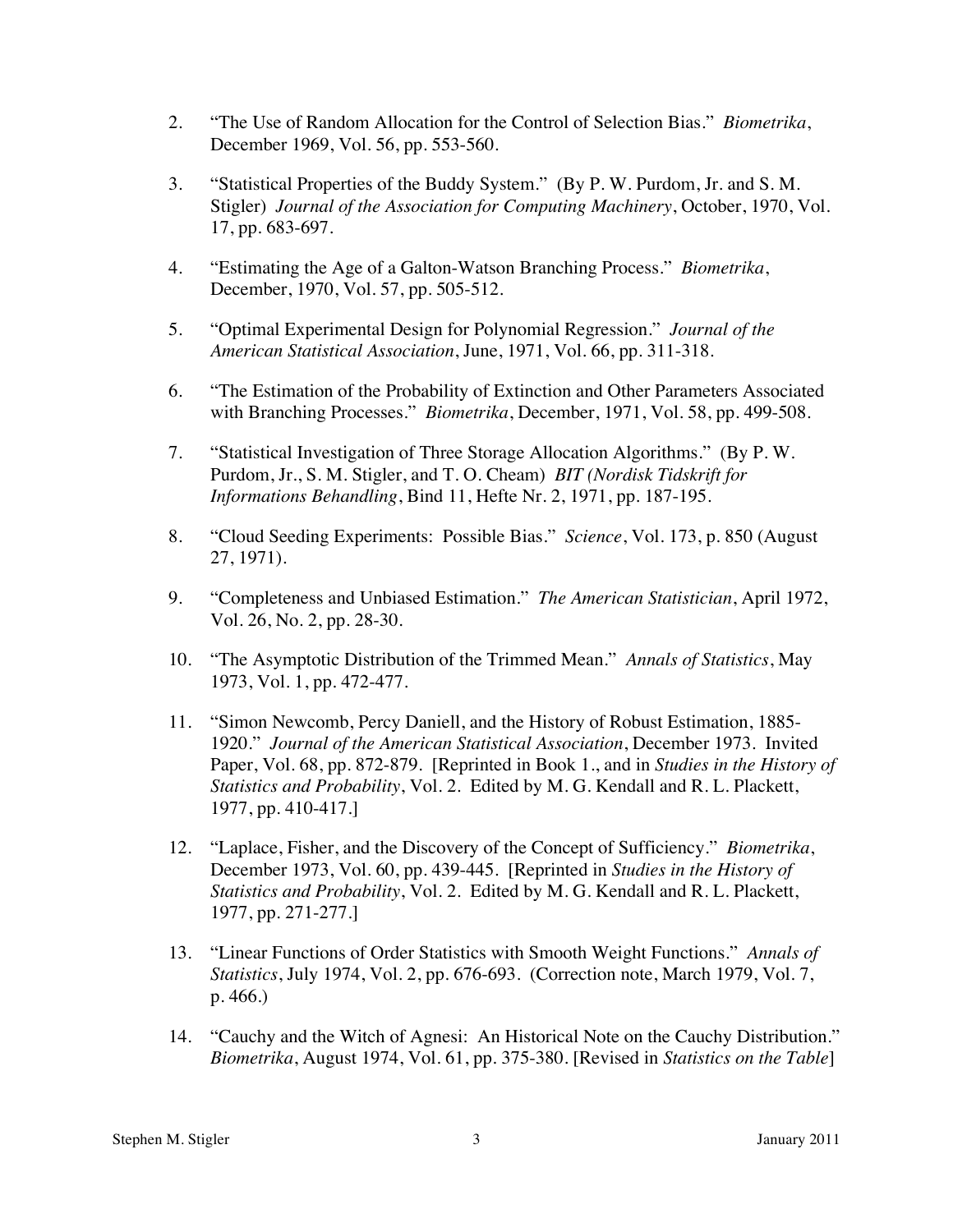- 15. "Gergonne's 1815 Paper on the Design and Analysis of Polynomial Regression Experiments." *Historia Mathematica*, November 1974, Vol. 1, pp. 431-447.
- 16. "Napoleonic Statistics: The Work of Laplace." *Biometrika*, August 1975, Vol. 62, pp. 503-517.
- 17. "The Transition from Point to Distribution Estimation." *Proceedings of the 40th session of the ISI*, Warsaw, September 1975. In *Bulletin of the International Statistical Institute*, Vol. 46, Book 2, pp. 332-340.
- 18. "The Anonymous Professor Gergonne." *Historia Mathematica*, February 1976, Vol. 3, pp. 71-74.
- 19. "Laplace" (in part); "Peirce" (in part). In *International Encyclopedia of Statistics*. Ed. W. Kruskal and J. Tanur. New York: The Free Press, 1978.
- 20. "The Effect of Sample Heterogeneity on Linear Functions of Order Statistics, with Applications to Robust Estimation." *Journal of the American Statistical Association*, December 1976, Vol. 71, pp. 956-960.
- 21. "Do Robust Estimators Work with *Real* Data?" *Annals of Statistics*, (with discussion) November 1977, Vol. 5, pp. 1055-1098.
- 22. "Fractional Order Statistics, with Applications." *Journal of the American Statistical Association*, September 1977, Vol. 72, pp. 544-550.
- 23. "An Attack on Gauss, Published by Legendre in 1820." *Historia Mathematica*, March 1977, Vol. 4, pp. 31-35.
- 24. "Statistics." Article in *International Encyclopedia of Higher Education*, Ed. Asa S. Knowles. Jossey-Bass, San Francisco, 1977, Vol. 8, pp. 3950-3952.
- 25. "Eight Centuries of Sampling Inspection: The Trial of the Pyx." *Journal of the American Statistical Association*, September 1977, Vol. 72, pp. 493-500. [Revised in *Statistics on the Table*]
- 26. "Mathematical Statistics in the Early States." *Annals of Statistics*, March 1978, Vol. 6, pp. 239-265. [Reprinted in 1980 in Book 1 and in *A Century of Mathematics in America, Part III*, Ed. by Peter Duren, American Mathematical Society, Providence, RI, 1989, pp. 537-564.]
- 27. "Some Forgotten Work on Memory." *Journal of Experimental Psychology: Human Learning and Memory,* 1978, Vol. 4, pp. 1-4.
- 28. "Laplace's Early Work: Chronology and Citations." *Isis*, June 1978, Vol. 69, pp. 234-254.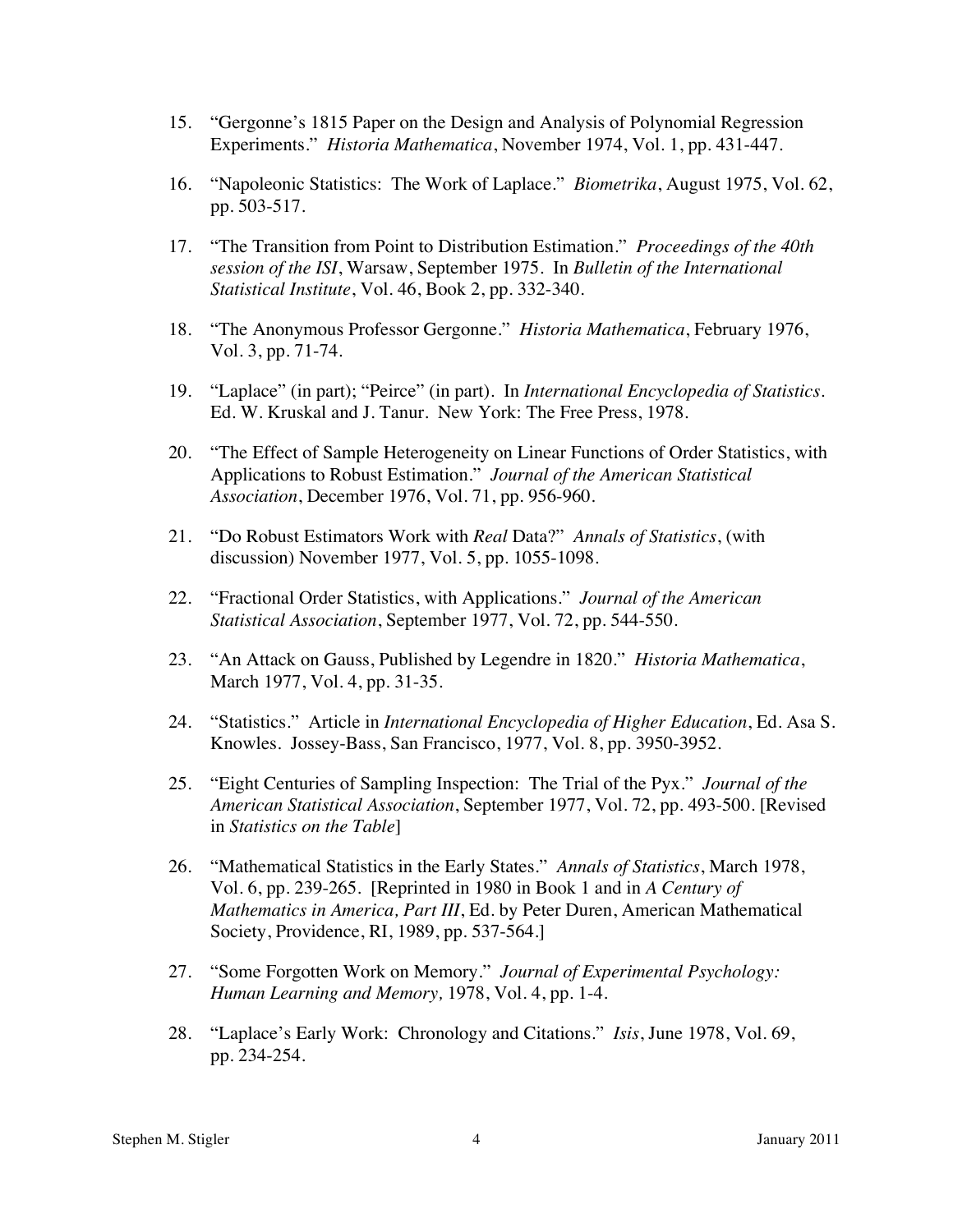- 29. "Francis Ysidro Edgeworth, Statistician," (with discussion). *Journal of the Royal Statistical Society, Series A*, 1978, Vol. 141, pp. 287-322. Reprinted 1992 (without discussion) in *Alfred Marshall (1842-1924) and Francis Edgeworth (1845-1926)*, Edited by Mark Blaug, No. 29 in Series Pioneers of Economics, Elgar Reference Collection, Aldershot. [Revised in *Statistics on the Table*]
- 30. "Psychological Functions and Regression Effect." *Science*, Vol. 206, p. 1430 (December 21, 1979).
- 31. "Stigler's Law of Eponymy." In *Science and Social Structure: A Festschrift for Robert K. Merton, Transactions N. Y. Acad. Sci.* Series, 2, Vol. 39, 1980, pp. 147-157. [Revised in *Statistics on the Table*]
- 32. "An Edgeworth Curiosum." *Annals of Statistics*, July 1980, Vol. 8, pp. 931-934.
- 33. "R. H. Smith, A. Victorian Interested in Robustness." *Biometrika*, April 1980, Vol. 67, pp. 217-221.
- 34. *Springer Statistics Calendar 1981.* Springer-Verlag, New York. Later, updated versions issued 1983, 1985, 1986, 1987, 1989.
- 35. "Regression Toward the Mean and the Study of Change," (with J. Nesselroade and P. Baltes). *Psychological Bulletin*, 1980, Vol. 87, pp. 622-637.
- 36. "Gauss and the Invention of Least Squares." *Annals of Statistics* , May 1981, Vol. 9, pp. 465-474. [Revised in *Statistics on the Table*]
- 37. "A Modest Proposal: A New Standard for the Normal." *American Statistician* , May 1982, Vol. 36, No. 2, pp. 137-138.
- 38. "Poisson on the Poisson Distribution." *Statistics and Probability Letters*, Vol. 1, 1982, p. 33-35.
- 39. "Winter Temperature as a Constraint to the Migration of Preindustrial Peoples," (with John W. M. Whiting and John A. Sodergren). *American Anthropologist*, June 1982, Vol. 84, pp. 279-298.
- 40. "Thomas Bayes's Bayesian Inference." *Journal of the Royal Statistical Society*, *Series A*, 1982, Vol. 145, pp. 250-258.
- 41. "Jevons as Statistician." *Manchester School*, December, 1982, Vol. 50, pp. 354-65. [Revised in *Statistics on the Table*]
- 42. "Arithmetic Mean," "Mansfield Merriman," "Simon Newcomb," "Adolphe Quetelet.'' Articles in *Encyclopedia of Statistical Sciences*. Wiley, New York, 1982-1985. ["Adolphe Quetelet" reprinted in *Leading Personalities in Statistical Sciences, From the Seventeenth Century to the Present,* (Edited by Norman L. Johnson and Samuel Kotz), John Wiley, New York, 1997, pp. 64-66.]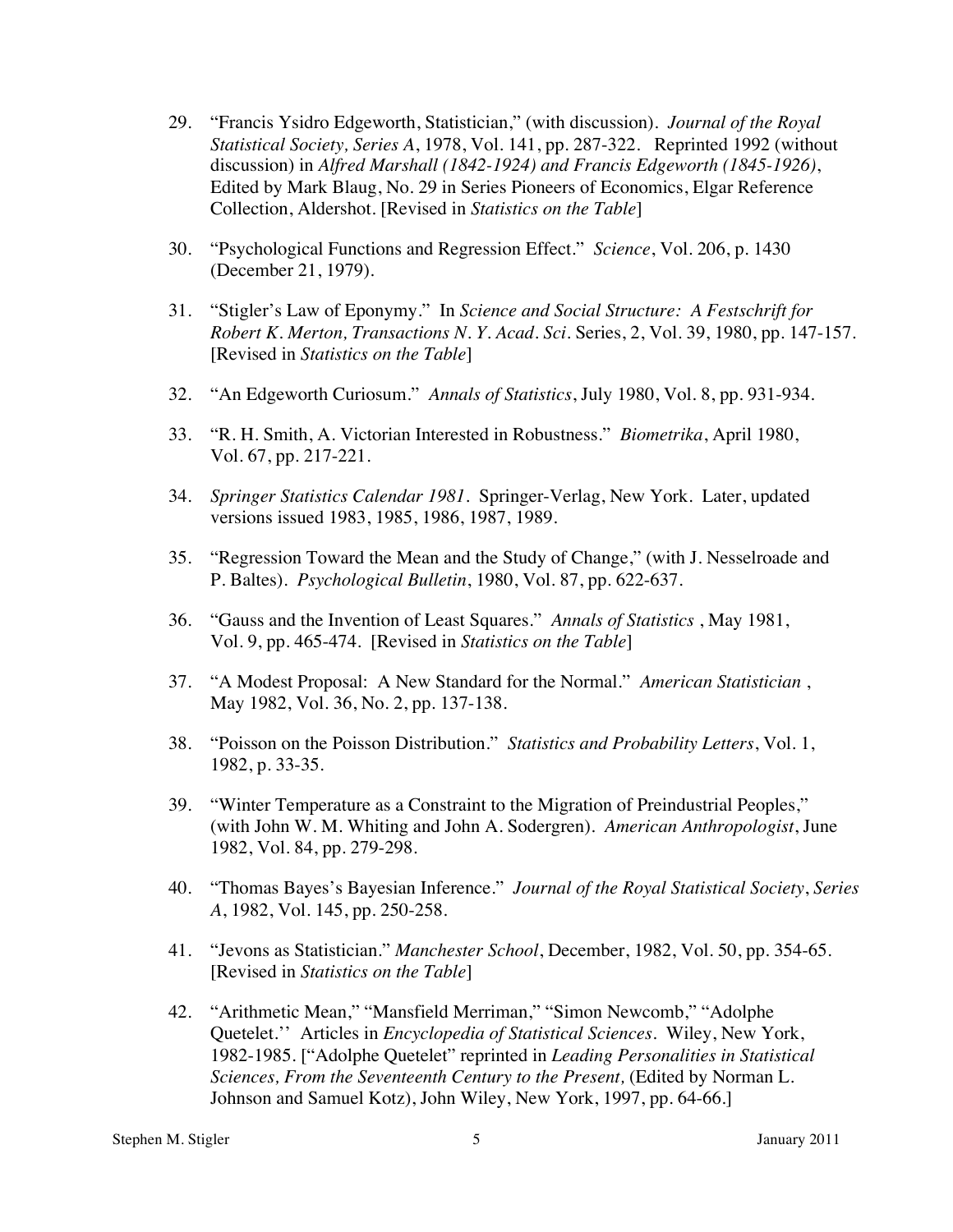- 43. "Mass Extinctions in the Fossil Record: Reply," (with D. M. Raup and J. J. Sepkoski, Jr.). *Science*, March 11, 1983 (Vol. 219, pp. 1240-1241).
- 44. "Who Discovered Bayes's Theorem?" *American Statistician*, Nov. 1983, Vol. 37, No. 4, pp. 290-296. [Revised in *Statistics on the Table*]
- 45. "The Measurement of Uncertainty in Nineteenth-Century Social Science." In *Probability Since 1800: Interdisciplinary Studies of Scientific Development* (ed. by M. Heidelberger, L. Krüger, R. Rheinwald). Universitat Bielefeld, Bielefeld, 1983, pp. 131-138. Revised in *The Probabilistic Revolution* , Vol. 1 (Ed. by L. Krüger, L. J. Daston, M. Heidelberger), M.I.T. Press, Cambridge, Mass. 1987, pp. 287-292.
- 46. "Kruskal's Proof of the Joint Distribution of  $\bar{x}$  and  $s^2$ ." *American Statistician*, May 1984, Vol. 38, No. 2, pp. 134-135.
- 47. "Boscovich, Simpson, and a 1760 Manuscript Note on Fitting a Linear Relation." *Biometrika*, December 1984, Vol. 71, pp. 615-620.
- 48. "The Kelvin Dictum and Social Science: An Excursion into the History of an Idea," (with Robert K. Merton and David L. Sills). *Journal of the History of the Behavioral Sciences*, October 1984, Vol. 20, pp. 319-331.
- 49. "Statistical Inference, Robustness, and Modeling Strategy: Introduction." In *The Collected Works of George E. P. Box* (Ed. by G. C. Tiao), Belmont: Wadsworth. (1984) Vol. I, pp. 3-6.
- 50. "The Probability of History." *International Statistical Institute, 45th Session, Amsterdam 1985, Contributed Papers,* Book 2, pp. 333-334.
- 51. "Laplace's 1774 Memoir on Inverse Probability." *Statistical Science*, August 1986, Vol. 1, pp. 359-378.
- 52. "John Craig and the Probability of History: From the Death of Christ to the Birth of Laplace." *Journal of the American Statistical Association*, December 1986, Vol. 81, pp. 879-887. [Revised in *Statistics on the Table*]
- 53. "Estimating Serial Correlation by Visual Inspection of Diagnostic Plots." *American Statistician*, May 1986, Vol. 40, No. 2, pp. 111-116.
- 54. "Precise Measurement in the Face of Error: A Comment on MacRoberts and MacRoberts." *Social Studies of Science*, May 1987, Vol. 17, pp. 332-334.
- 55. "Testing Hypotheses or Fitting Models? Another Look at Mass Extinctions." In *Neutral Models in Biology* . (Edited by M. Nitecki and A. Hoffman), New York: Oxford University Press (1987), pp. 147-159.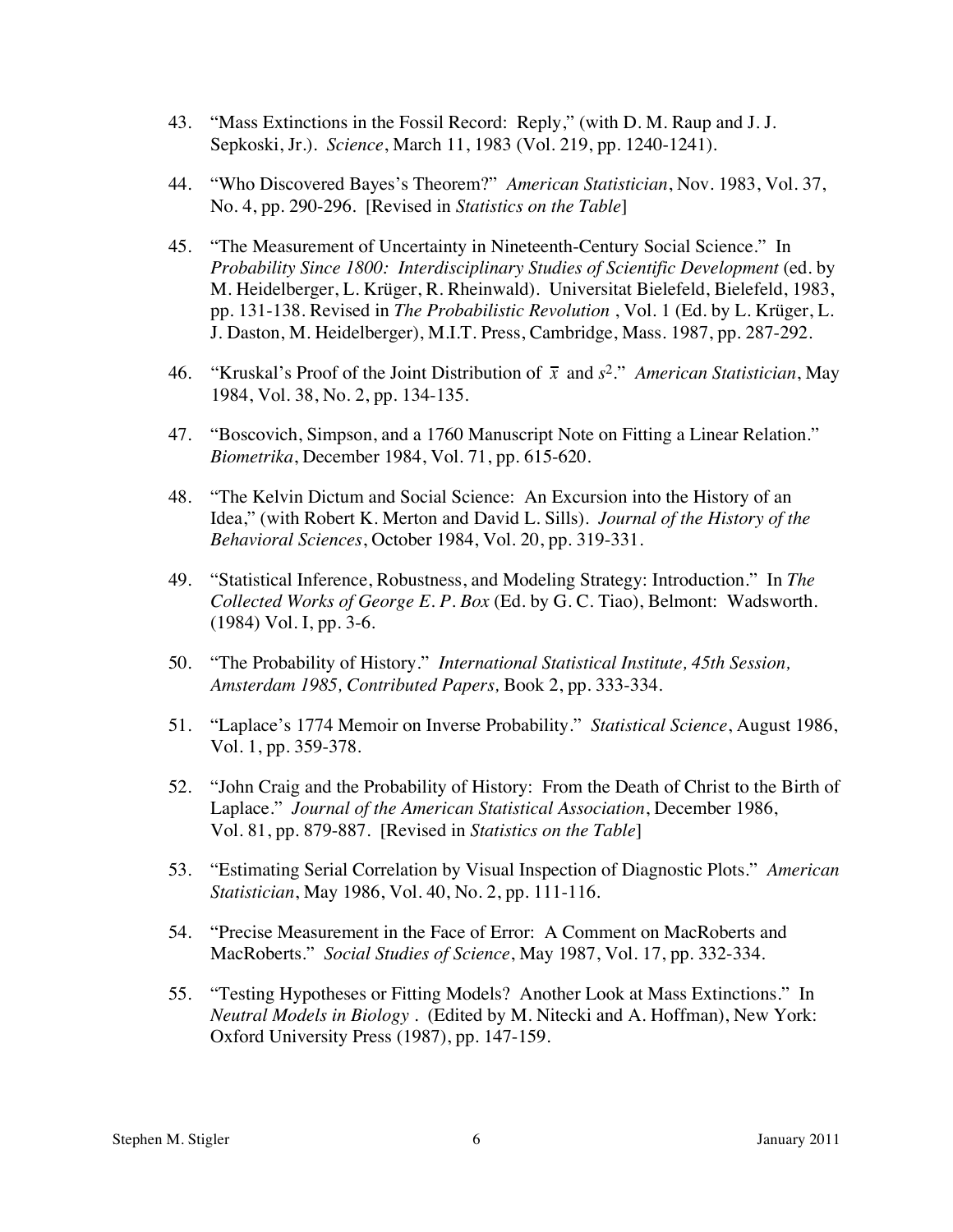- 56. "The Science of Uncertainty," The 404th Convocation Address at The University of Chicago. *The University of Chicago Record*, 15 October 1987, Vol. 22, No. 1, pp. 4-5.
- 57. "The Dark Ages of Probability: The Seventeenth Century Work of Richard Cumberland and Thomas Strode." *International Statistical Review* , April 1988, Vol. 56, pp. 75-88. [Revised in *Statistics on the Table*]
- 58. "A Substantial Bias in Nonparametric Tests for Periodicity in Geophysical Data," (with Melissa J. Wagner). *Science* , 13 November 1987, Vol. 238, pp. 940-945.
- 59. "Edgeworth as a Statistician." In *The New Palgrave: A Dictionary of Economics*, Edited by J. Eatwell, M. Milgate, P. Newman (London: Macmillan; 1987), Vol. 2, pp. 98-99. [Reprinted in *Time Series and Statistics*, Edited by J. Eatwell, M. Milgate, P. Newman (London: Macmillan, 1990), pp. 69-72.]
- 60. "A Look Backward on the Occasion of the Centenary of JASA." *Journal of the American Statistical Association*, September 1988, Vol. 83 pp. 583-587.
- 61. "Testing for Periodicity of Extinction: Response," (with Melissa J. Wagner). *Science* , 1 July 1988, Vol. 241, pp. 96-99.
- 62. "Francis Galton's Account of the Invention of Correlation." *Statistical Science* , May 1989, Vol. 4, pp. 73-86.
- 63. "The Role of Probability Models in Statistical Inference in 19th Century Europe," *Proceedings of the 47th session of the ISI*, Paris, August 1989. Published as *Bulletin of the International Statistical Institute*, Vol. 53, Book 1, pp. 157-162.
- 64. "A Galtonian Perspective on Shrinkage Estimators." *Statistical Science*, February 1990, Vol. 5, pp. 147-155.
- 65. "Stochastic Simulation in the Nineteenth Century." *Statistical Science*, February 1991, Vol. 6, pp. 89-97. [Revised in *Statistics on the Table*]
- 66. [Published as #116]
- 67. "Apollo Mathematicus: A Story of Resistance to Quantification in the Seventeenth Century." *Proceedings of the American Philosophical Society*, March 1992, Vol. 136, No. 1, pp. 93-126. [Revised in *Statistics on the Table*]
- 68. "A Historical View of Statistical Concepts in Psychology and Educational Research." *American Journal of Education*, Nov. 1992, Vol. 101, pp. 60-70. [Revised in *Statistics on the Table*]
- 69. "Karl Pearson and Quasi-Independence." *Biometrika*, 1992, Vol. 79, pp. 563-575. [Revised in *Statistics on the Table*]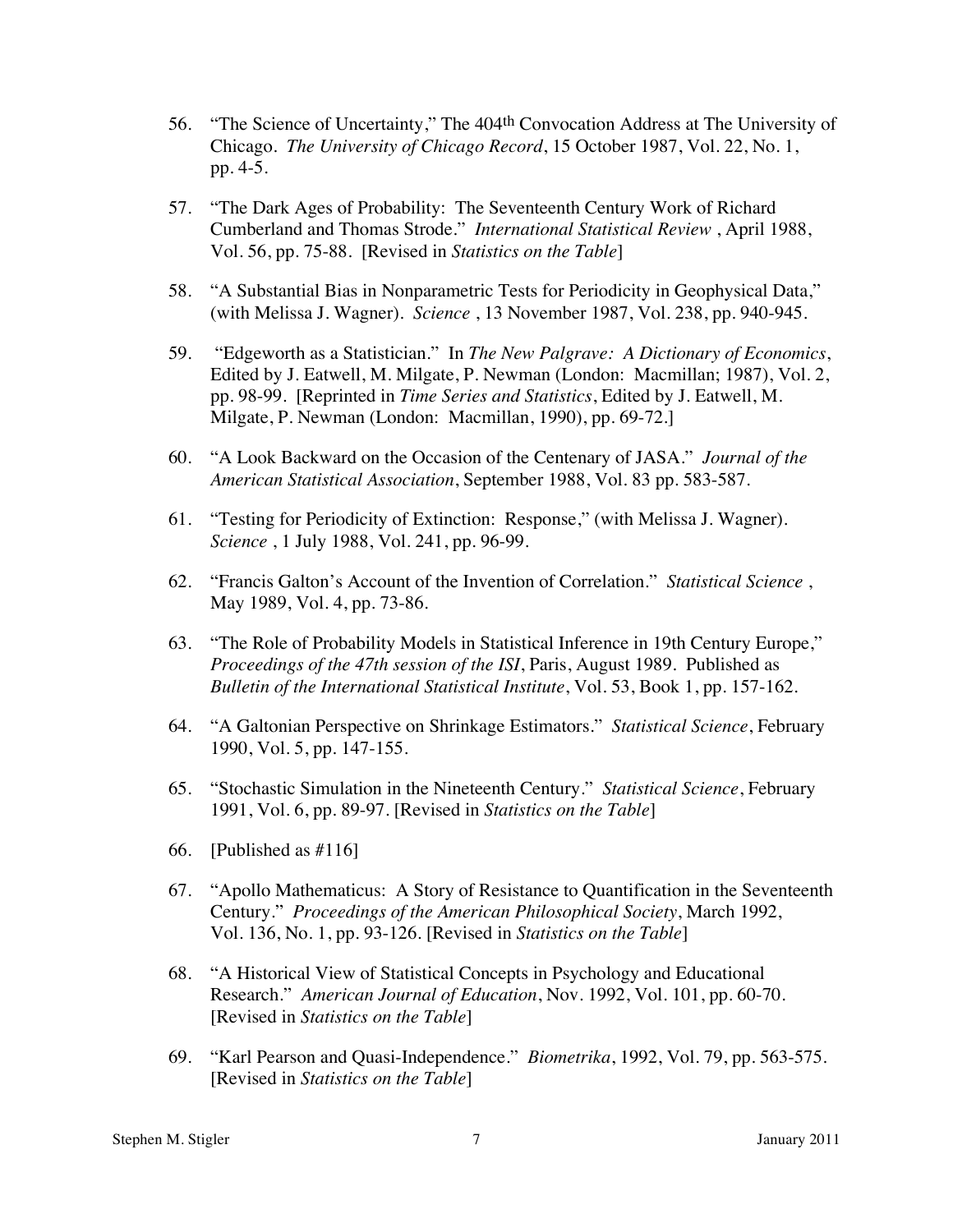- 70. "Erastus Lyman DeForest." Pp. 337-339 in Vol. 6 of *American National Biography*, ed. John A. Garraty and Mark C. Carnes, New York: Oxford University Press, 1999.
- 71. "Jevons on the King-Davenant Law of Demand: A Simple Resolution of a Historical Puzzle." *History of Political Economy*, Vol. 26, No. 2, Summer 1994, pp. 185-191. [Revised in *Statistics on the Table*]
- 72. "Citation Patterns in the Journals of Statistics and Probability." *Statistical Science* Vol. 9, No. 1, Feb. 1994, pp. 94-108.
- 73. "Competition and the Research Universities." *Daedalus* , Fall 1993, Vol. 122, No. 4, pp. 157-177. Reprinted in *The Research University in a Time of Discontent*, Edited by Jonathan R. Cole, Elinor G. Barber, and Stephen R. Graubard, Johns Hopkins Univ. Press, 1994.
- 74. "Ten Books on Probability & Statistics Every Statistician Should Own." *Stats*, Fall 1993, No. 10, p. 19.
- 75. "Some Correspondence on Methodology Between Milton Friedman and Edwin B. Wilson; November-December 1946." *Journal of Economic Literature*, Vol. 32 (Sept. 1994), pp. 1197-1203.
- 76. "W. Edwards Deming: 1900-1993." *The Institute of Mathematical Statistics Bulletin*, Vol. 23, No. 1, January/February 1994, pp. 6-7.
- 77. "The Journals of Economics," (with G. J. Stigler and C. Friedland). *Journal of Political Economy*, Vol. 103, No. 2, April 1995, pp. 331-359. Reprinted in *Publishing Economics: Analyses of the Academic Journal Market in Economics*, Edited by Joshua S. Gans, Cheltenham, UK: Edward Elgar, 2000, pp. 197-227.
- 78. "Daniel Bernoulli, Leonhard Euler, and Maximum Likelihood." In *Festschrift for Lucien LeCam* (D. Pollard, E. Torgersen, G. Yang, Eds.) New York: Springer-Verlag, 1997, pp. 345-367. [Revised in *Statistics on the Table*]
- 79. "Normative Terminology: "Normal" in Statistics and Elsewhere," (with W. H. Kruskal). Chapter 5 (pp. 85-111) in *Statistics and Public Policy* (Bruce Spencer, Ed.), Oxford: Oxford University Press, 1997. [Revised in *Statistics on the Table*]
- 80. "The Bernoullis of Basel." *Journal of Econometrics,* Vol. 75, No. 1 (Nov. 1996), pp. 7-13.
- 81. "Edwin Bidwell Wilson." *Encyclopedia of Statistical Science* (S. Kotz, C. B. Read, D. L. Banks, Eds.), Update Volume 1, pp. 545-546. New York: Wiley (1997). [Reprinted in *Leading Personalities in Statistical Sciences, From the Seventeenth Century to the Present,* (Edited by Norman L. Johnson and Samuel Kotz), John Wiley, New York, 1997, pp. 344-346.]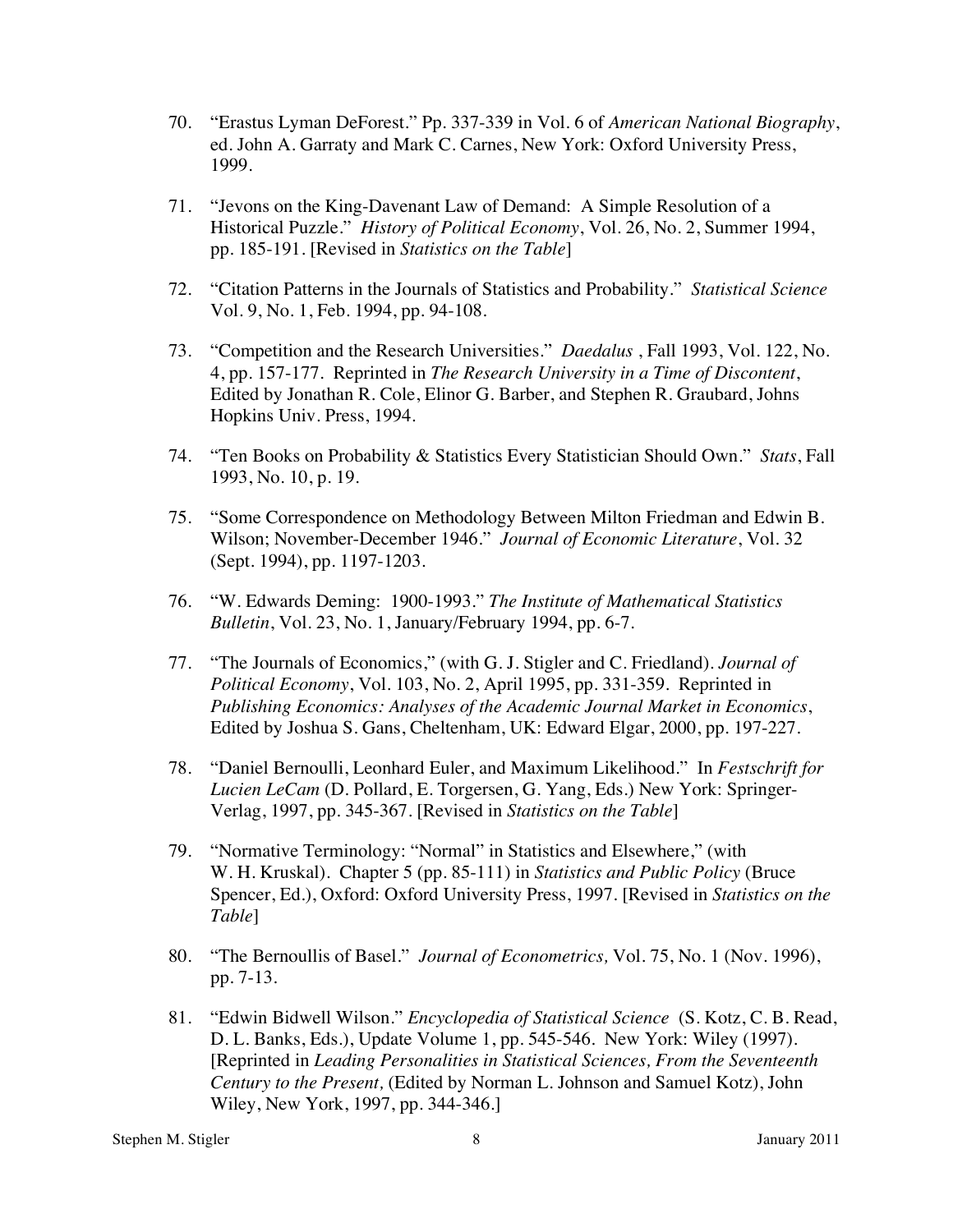- 82. "Churchill Eisenhart, 11 March 1910-25 June 1994." *ISIS*, 86:3 (1995), pp. 455- 456.
- 83. "Statistics and the Question of Standards." *Journal of Research of the National Institute of Standards and Technology* Vol. 101, No. 6, Nov.-Dec. 1996, pp. 779- 789. [Revised in *Statistics on the Table*]
- 84. "Galton and Identification by Fingerprints." *Genetics*, July 1995, 140:857-860. [Revised in *Statistics on the Table*]
- 85. "Robert Adrain (1775-1843)." *Oxford Dictionary of National Biography*, Oxford University Press, 2004*.*
- 86. "Jerzy Neyman." Pp. 368-370 in Vol. 16 of *American National Biography*, ed. John A. Garraty and Mark C. Carnes, New York: Oxford University Press, 1999.
- 87. "Chandra and Isaac Newton." In *S. Chandrasekhar; the Man Behind the Legend*, Edited by K. C. Wali, Imperial College Press, London, 1997, pp. 195-200.
- 88. "Rating, not ranking." *Proceedings of the National Academy of Science*, Aug. 20, 1996, Vol. 93, No. 17, pp. 8818-8819.
- 89. "The History of Statistics in 1933." *Statistical Science,* August 1996, Vol. 11, pp. 244-252. [Revised in *Statistics on the Table*]
- 90. "Regression towards the Mean, Historically Considered." *Statistical Methods in Medical Research* 6:103-114 (1997). [Revised in *Statistics on the Table*]
- 91. "Adolphe Quetelet: Statistician, Scientist, Builder of Intellectual Institutions". In Actualité et universalité de la pensée scientifique d'Adolphe Quetelet, Actes du Colloque organisé à l'occasion du bicentenaire de sa naissance, Palais des Académies, 24-25 octobre 1996. Mémoire de la Classe des Sciences de l'Académie royale de Belgique 3e série, 8: 47-61. [Revised in *Statistics on the Table*]
- 92. "Raghu Raj Bahadur, 1924-1997." *The Institute of Mathematical Statistics Bulletin*, Vol. 26, 1997.
- 93. "The Foundations of Statistics at Stanford." *American Statistician*, August, 1999, Vol. 53, pp. 263-266.
- 94. "International Statistics at the Millennium: Progressing or Regressing?" *Proceedings of the 52nd session of the ISI*, Helsinki, August 1999. Published as *Bulletin of the International Statistical Institute*, Book 1, pp. 11-13. Revised and expanded in *International Statistical Review* (2000) 68: 111-121. Reprinted in Russian translation in *Statistics of Ukraine* 2000, No. 4 (11), pp. 11-15.
- 95. "Ancillary History." In Mathisca C.M. de Gunst, Chris A.J. Klaassen, Aad W. van der Vaart, (eds.), *State of the Art in Probability and Statistics; Festschrift for*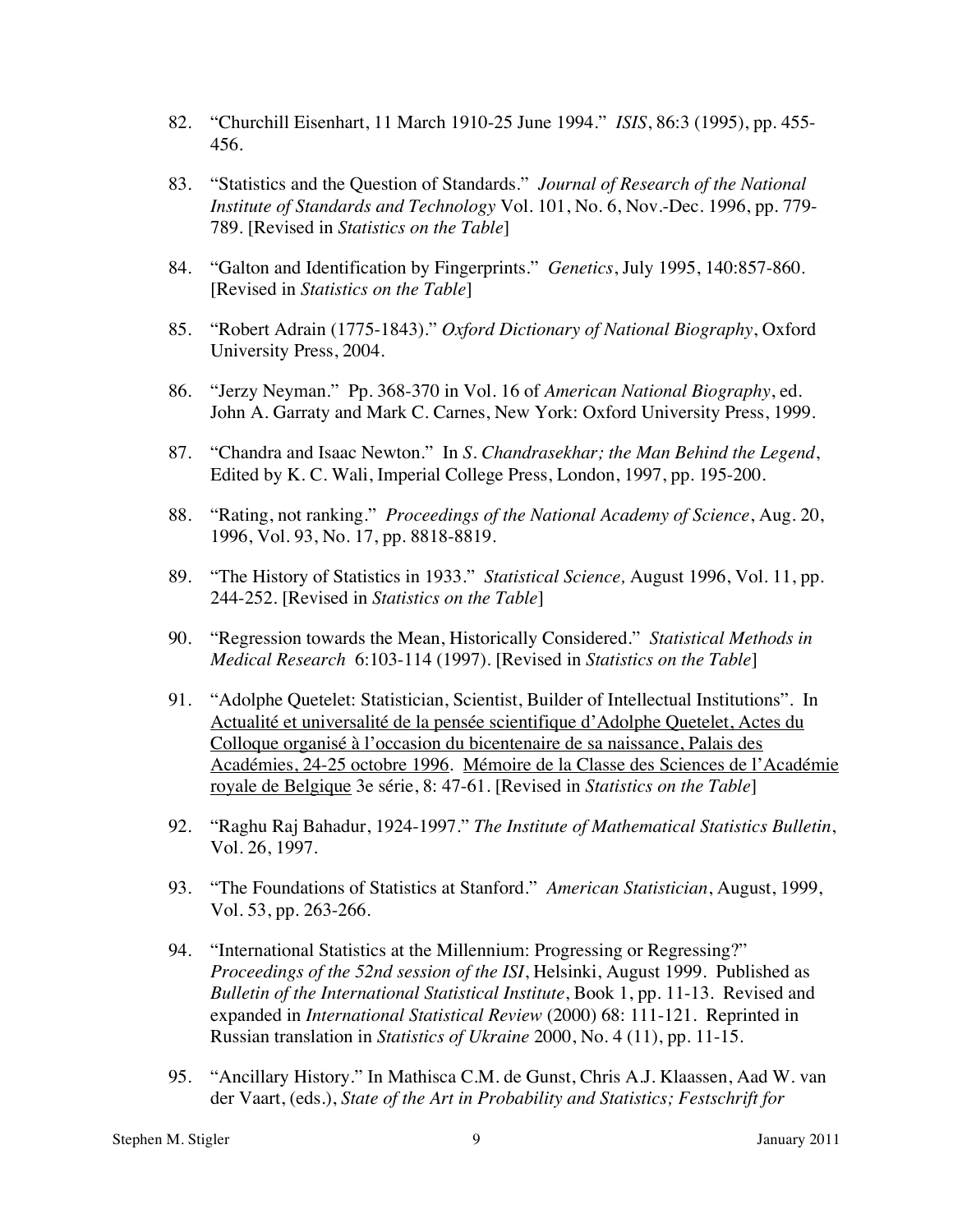*Willem R. van Zwet*, Institute of Mathematical Statistics, Lecture Notes-- Monograph Series, Vol. 36, 2001, pp. 555-567.

- 96. "The Problematic Unity of Biometrics." *Biometrics*, September 2000, Vol. 56, pp. 653-658. [See also "Reply to comment", Vol. 57, p. 643, 2001]
- 97. "P. S. Laplace, *Théorie Analytique des Probabilités*, First Edition (1812); *Essai philosophique sur les probabilities*, First Edition (1814). Chapter 24, pp. 329-340, in *Landmark Writings in Western Mathematics, 1640-1940* (I. Grattan-Guinness, Editor), Amsterdam: Elsevier, 2005.
- 98. "The Missing Early History of Contingency Tables." *Annales de la Faculté des Sciences de Toulouse*, Séries 6, Volume XI (2002), pp. 563-573.
- 99. "Statisticians and the History of Economics." *Journal of the History of Economic Thought,* Vol. 24, pp. 155-164, June 2002
- 100. "RR Bahadur." Article for *Encyclopedia of Statistical Sciences*, 2nd Edition.
- 101. "George J. Stigler (1911-1991): A Remembrance and Appreciation Session, Stigler as Father and Mentor". *American Journal of Economics and Sociology*, July 2002, Vol. 61, pp. 611-617.
- 102. "W. Edwards Deming." (with Stephen E. Fienberg). In *Statisticians of the Centuries*, (Ed by C. C. Heyde and E. Seneta ), pp. 485-489, New York: Springer-Verlag, 2001.
- 103. "Casanova, 'Bonaparte', and the Loterie de France." *Journal de la Société Française de Statistique*, 2003, Vol. 144, pp. 5-34.
- 104. "Mathematical Statistics and the ISI (1885-1939)." *Proceedings of the 54th session of the ISI*, Berlin, August 2003.
- 105. Comment on Thomas Bayes (September 10, 1701-April 7, 1761). *Statistical Science*, Volume 19, No. 1, pp. 39-40 (2004). [Estimating Bayes's birthdate.]
- 106. "Casanova's Lottery" *The University of Chicago Record*, Volume 37, Number 4, June 12, 2003, pp. 2-5. (Online at http://www.uchicago.edu/docs/education/record/pdfs/37-4.pdf)
- 107. "Correlation and Causation: A Comment," *Perspectives in Biology and Medicine*, Vol. 48, No. 1 supplement (Winter 2005), pp. S88-S94.
- 108. "Robert K. Merton: Memorial." *Scientometrics*, Vol. 60, No. 1 (2004), pp. 89-92.
- 109. "Message from the President." *ISI Newsletter*, Vol. 27, n. 3, 2003, p. 2; Vol. 28, No. 1, 2004, p. 2; Vol. 28, No. 2, 2004, p. 2; Vol. 28, No. 3, 2004, p. 2;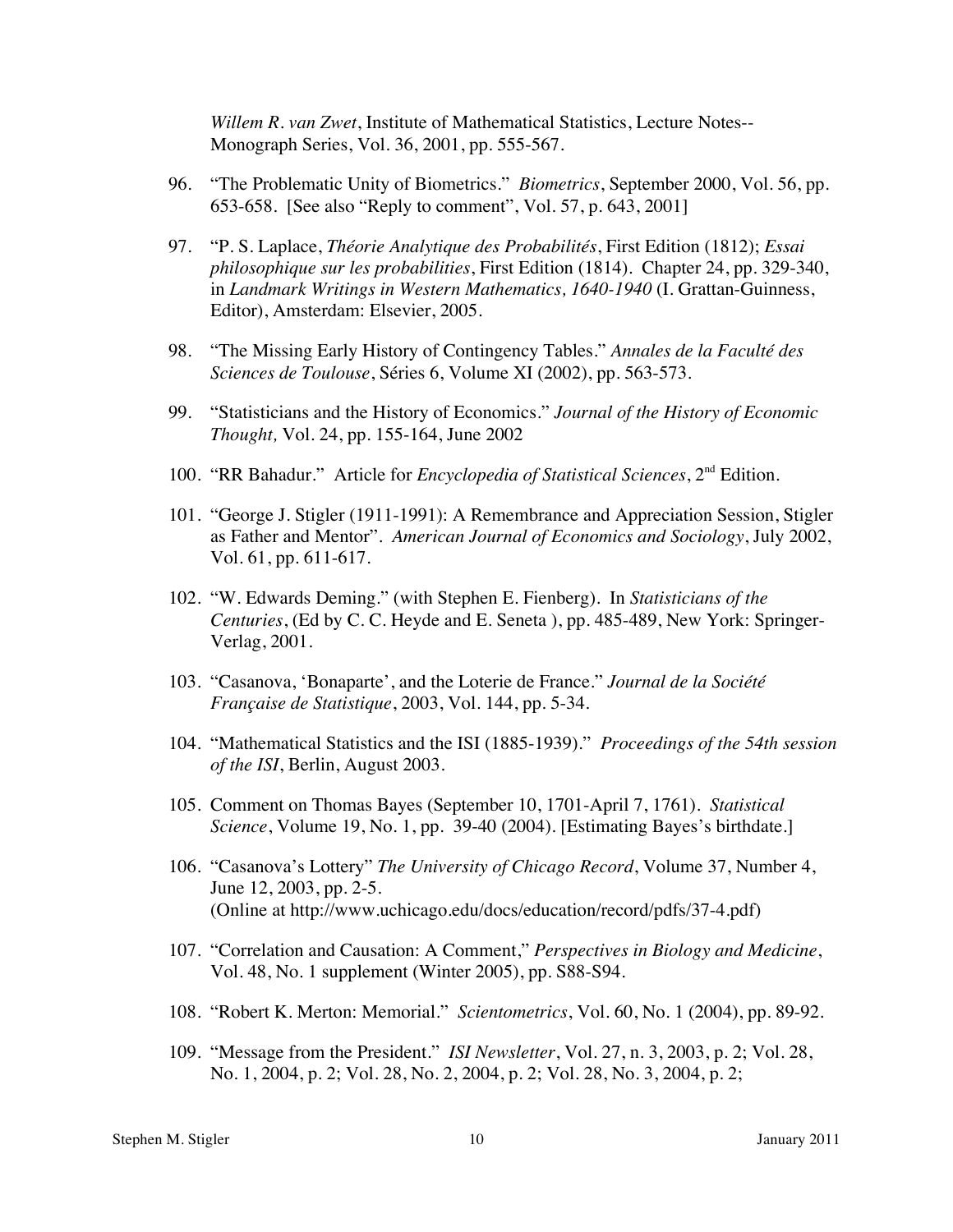- 110. "Statistics and the Wealth of Nations." *International Statistical Review* (2005) 73: 223-226.
- 111. "Fisher in 1921." *Statistical Science*, February 2005, 20: 32-49.
- 112. "How Ronald Fisher became a mathematical statistician." *Revue Mathématiques et*  Sciences humaines/Mathematics and Social Sciences (2006) 44<sup>e</sup> année, n° 176, 2006(4), pp. 23-30.
- 113. "Does the American Statistical Association Have a Future?" *Amstat News*, August 2004 (Issue #326), pp 2-3. Reprinted in *RSS News*, Vol. 32, No. 4, Dec. 2004, pp. 8-9.
- 114. "Isaac Newton as a Probabilist." *Statistical Science* August 2006, Vol. 21, No. 3, pp. 400-403.
- 115. "Chance and the Prepared Mind." Carleton College Commencement Address, June 11, 2005. http://apps.carleton.edu/events/commencement/05speeches/stigler/. Abstract in Carleton College *Voice*, Volume 70, No. 5, Supplement 2005, also http://apps.carleton.edu/voice/2005supplement/feature4.php
- 116. "Aaron Director Remembered." *The Journal of Law and Economics,* October 2005, Vol. 48 (2), pp. 307-311. Spanish translation in *Revista de Economia y Derecho*, June 2006.
- 117. "Legendre vs. the Minister of the Interior," (with Keith M. Baker). *Journ@l électronique d'Histoire des Probabilités et de la Statistique/ Electronic Journal for History of Probability and Statistics*. Vol.1, n°2. Novembre/November 2005. http://www.jehps.net/novembre2005.html, http://www.jehps.net/Novembre2005/BakerStigler.pdf
- 118. "Milton Friedman and Statistics." To appear 2010 in *Collected Writings of Milton Friedman*, Palgrave.
- 119. "In Memoriam: Professor Emeritus Frederick Mosteller" *ISI Newsletter*, Vol. 30, n. 3, 2006, pp. 4-5.
- 120. "Obituary: Jack Silber". (with Stephen Fienberg). *AmStat News* October 2006 (Issue #352), p.42. Also *IMS Bulletin* October 2006, p. 15.
- 121. "Chance is 350 years old." *Chance* Vol. 20, No. 4, 2007, pp. 26-30.
- 122. "The Epic Story of Maximum Likelihood." *Statistical Science* November 2007, Vol. 22, No. 4, pp. 598-620.
- 123. "Obituary: Milton Friedman". *IMS Bulletin* March 2007, Vol. 36, Issue 2, p. 8.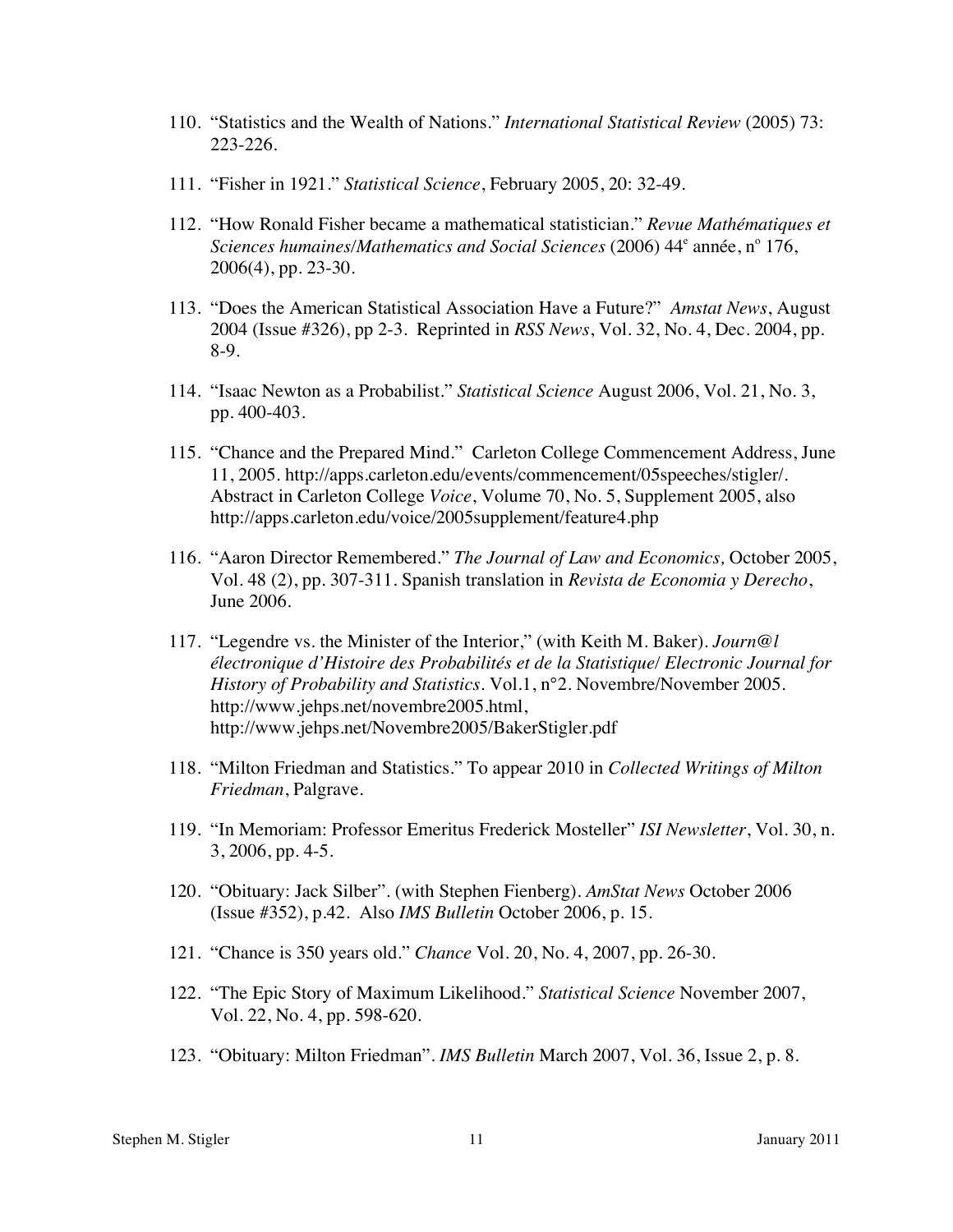- 124. "The Pedigree of the International Biometrics Society." *Biometrics* June 2007, Vol. 63, pp. 317-321.
- 125. "The William Kruskal Legacy: 1919-2005." (With Stephen E. Fienberg and Judith M. Tanur). *Statistical Science* May 2007, Vol. 22, No. 2, pp. 255-261.
- 126. "William Kruskal Remembered." *Statistical Science* May 2007, Vol. 22, No. 2, pp. 275-276.
- 127. "Karl Pearson's Theoretical Errors and the Advances They Inspired." *Statistical Science* May 2008, Vol. 23, No. 2, pp. 261-271.
- 128. "Remembering Karl Pearson After 150 Years." *STATS: The Magazine for Students of Statistics*, Issue 49 (2008), pp. 3-4.
- 129. "Statistics at Harvard?" *The American Statistician*, August 2008, Vol. 62, No. 3, pp. 246-250.
- 130. "The Honorable Erich L. Lehmann." In *Institute of Mathematical Statistics: Lecture Notes-Monograph Series*, Volume 57 (Third Lehmann Symposium Volume), pp. 8- 10, 2009.
- 131. "More Juice, Less Punch." (with Jonathan R. Cole). *New York Times* Dec. 22, 2007, Op Ed.
- 132. "Fisher and the 5% Level". *Chance*, Fall 2008, Vol. 21, No. 4, p. 12.
- 133. "Darwin, Galton and the Statistical Enlightenment." *Journal of the Royal Statistical Society*, *Series A*, 2010, Vol. 173 (Part 3, July), pp. 469-482.
- 134. "The Changing History of Robustness." *The American Statistician* November 2010, Vol. 64, No. 4, pp. 277-281.
- 135. "The History of the University of Chicago's Department of Statistics." To appear in Springer volume edited by Alan Agresti and Xiao-Li Meng.
- 136. "The History of the University of Wisconsin's Department of Statistics." (with Norman R. Draper and Richard A. Johnson) To appear in Springer volume edited by Alan Agresti and Xiao-Li Meng.

#### **Reviews, Letters, and Contributions to Discussion**

- 1. Review of *Engineering Statistics*, 2nd Edition, by A. H. Bowker and G. J. Lieberman. *Journal of the American Statistical Association*, June 1973, Vol. 68, p. 501.
- 2. "Weather Modification." Letter to the Editor of *Science*, August 31, 1973 (Vol. 181), No. 4102, pp. 799-800).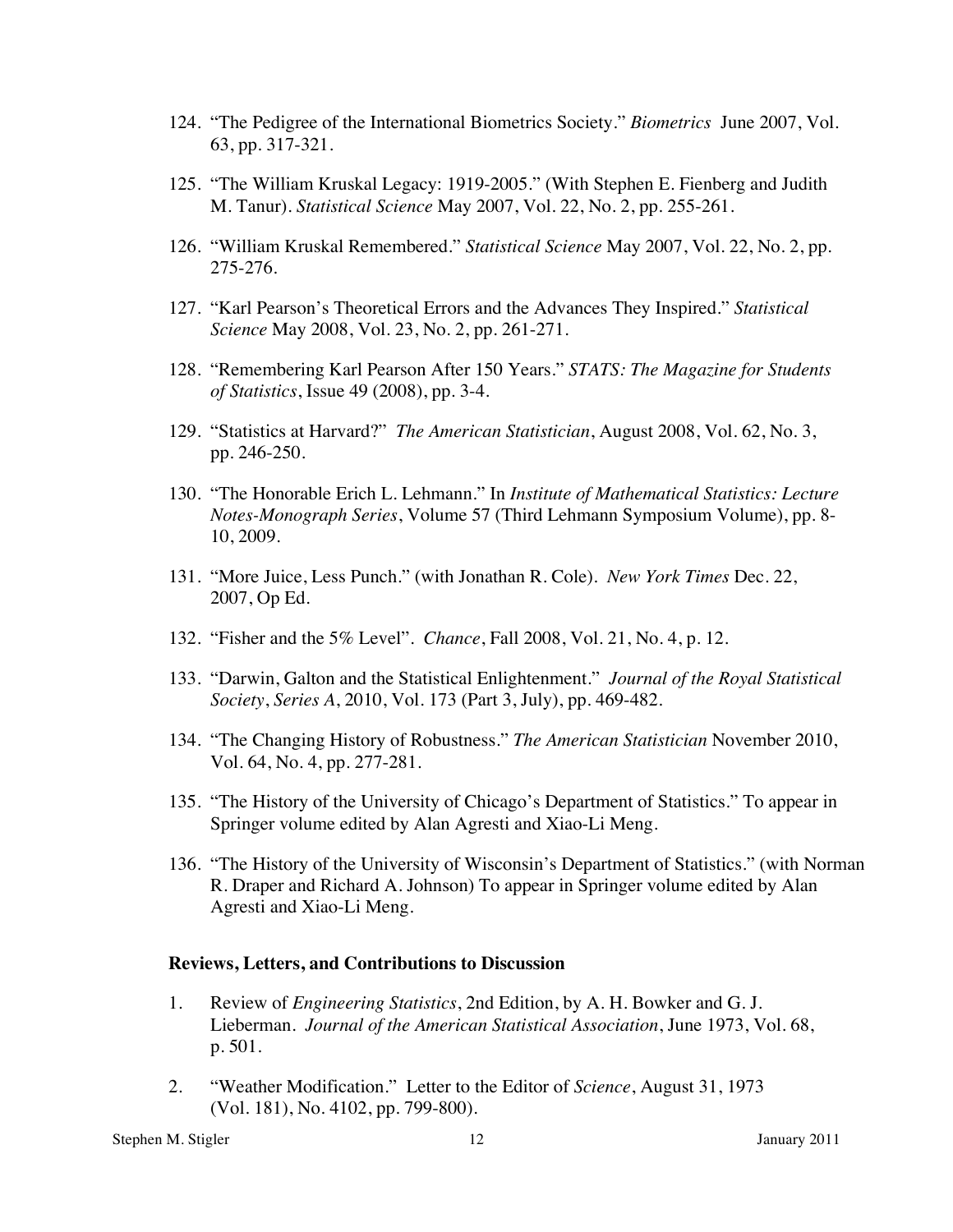- 3. Review of *Lectures in Probability Theory and Mathematical Statistics*, by S. Zubrzycki, *Journal of the American Statistical Association* (December 1973), Vol. 68, p. 1030.
- 4. Rejoinder to letter, "Is Complete Really the Right Name?" by D. E. Johnson and J. D. Kubiecek. *The American Statistician*, (December 1973, Vol. 27, p. 241).
- 5. Contribution to Discussion of "Experience with Forecasting Univariate Time Series and the Combination of Forecasts," by P. Newbold and C. W. J. Granger, *Journal of the Royal Statistical Society*, *Series A*, Vol. 137, Part 2, 1974, pp. 157-158.
- 6. Contribution to Discussion of "On Re-reading R. A. Fisher," by L. J. Savage, *Annals of Statistics*, May 1976, Vol. 4, pp. 498-500.
- 7. Invited Discussion for Session on Robust Inference, 40th Session of International Statistical Institute, Warsaw, September 1-9, 1975. *Bulletin of the I.S.I*., Vol. 46, Book 1, pp. 383-4.
- 8. Review of *Probability Theory: A Historical Sketch,* by L. E. Maistrov, and *The Life and Times of the Central Limit Theorem*, by W. J. Adams. *Journal of the American Statistical Association*, December 1975, Vol. 70, pp. 957-959.
- 8.5 "George Stigler as a Regulatory Agency." *Issues & Ideas*, Graduate School of Business, University of Chicago, Spring 1976, Volume 23, No. 1, pp. 6-7.
- 9. Review of *Studies in Probability and Statistics: Papers in Honour of Edwin J. C. Pitman*. Edited by E. J. Williams. *Journal of the American Statistical Association*, March 1977, Vol. 72, p. 239.
- 10. Contribution to the Discussion of "Resolving the Controversy in Statistical Inference," by G. N. Wilkinson, *Journal of the Royal Statistical Society*, Series B, 1977, Vol. 39, p. 162.
- 11. Review of *Storia del Metodo Statistico*, by Angiolo Maros Dell'Oro. *Journal of the American Statistical Association*, March 1978, Vol. 73, p. 230.
- 12. Review of *Studies in the History of Statistics and Probability: Volume II,* Ed. by M. G. Kendall and R. L. Plackett. *Journal of the American Statistical Association*, June 1978, Vol. 73, p. 439.
- 13. "Burt's Tables." Letter to the Editor of *Science*, April 20, 1979 (Vol. 204, pp. 242-245).
- 14. "Dorfman's Data Analysis," (with D. B. Rubin). Letter to the Editor of *Science*, September 21, 1979 (Vol. 205, pp. 1204-1206).
- 15. "Technical Comments: Delay Time," (with V. L. Stigler). Letter to the Editor of *Science*, May 11, 1979 (Vol. 204, p. 569).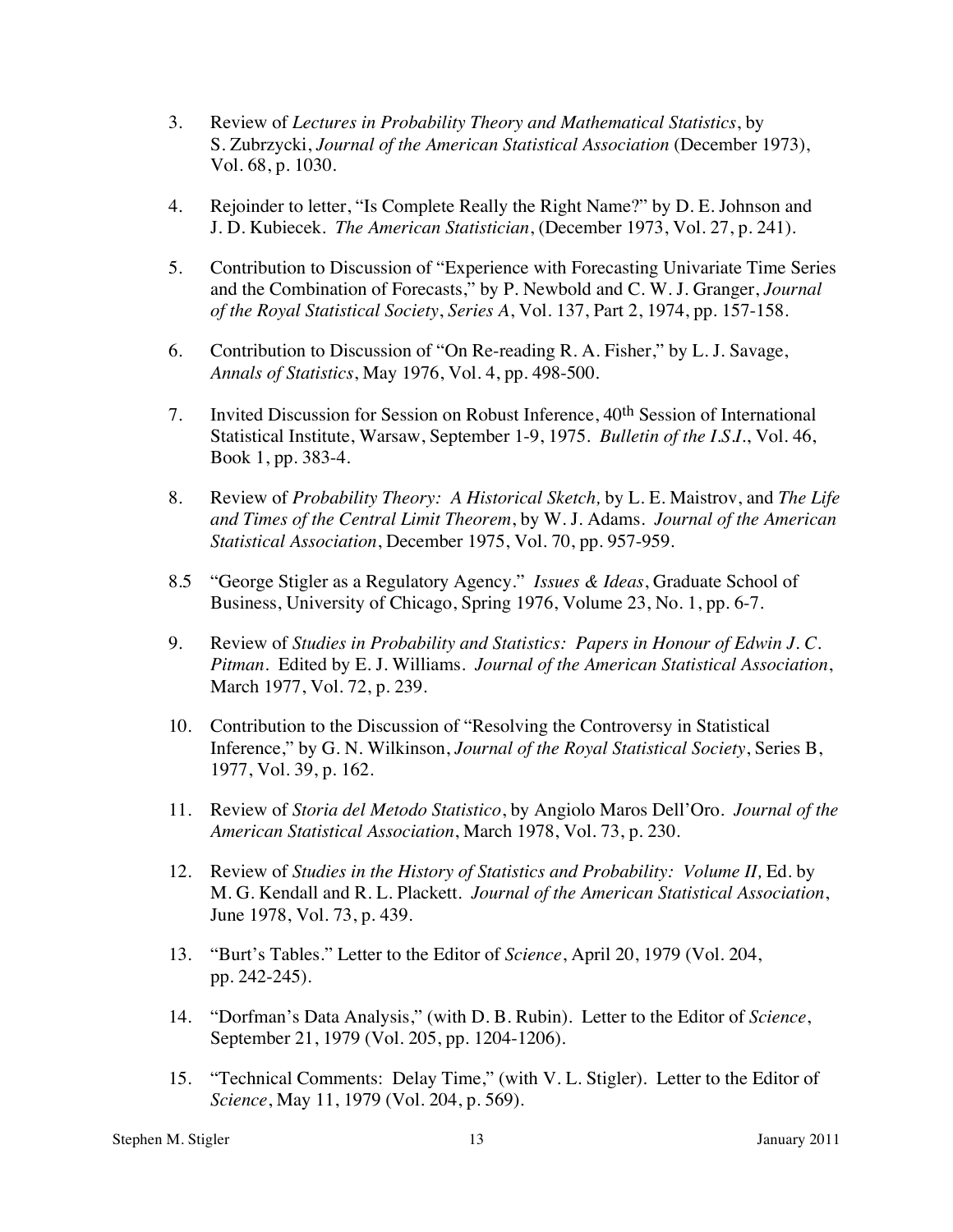- 16. Review of *History of Statistics in the 17th and 18th Centuries*, by Karl Pearson (ed. by E. S. Pearson). *Nature*, September 20, 1979 (Vol. 281, pp. 239-240).
- 17. "AAAS Elections and Equal Rights," (with V. L. Stigler). Letter to the Editor of *Science*, February 15, 1980 (Vol. 207, p. 712).
- 18. Contribution to the Discussion of "Sampling and Bayes's Inference in Scientific Modelling and Robustness," by George E. P. Box, *Journal of the Royal Statistical Society*, Series A, 1980, Vol. 143, pp. 424-425.
- 19. "Toward Equality," (with V. L. Stigler). Letter to the Editor of *Science*, February 6, 1981 (Vol. 211, p. 532).
- 20. "Edgeworth and Averages." Month of July in the *1981 Springer Mathematics Calendar.*
- 21. "AAAS Elections: Regression Toward the Mean," (with V. L. Stigler). Letter to the Editor of *Science*, January 22, 1982 (Vol. 215, p. 348).
- 22. Contribution to the Discussion of "Parametric Empirical Bayes Inference: Theory and Applications," by Carl N. Morris, *Journal of the American Statistical Association*, 1983, Vol. 78, pp. 62-63.
- 23. Reply to letters, "A Modest Proposal: A New Standard for the Normal," by L. LaMotte, and "On the Current Standard for the Normal," by J. Mann. *American Statistician,* Feb. 1983, Vol. 37, No. 1, pp. 95-96.
- 24. Review of *Authorship Puzzles in the History of Economics: A Statistical Approach*, by D. P. O'Brien and A. C. Darnell. *Journal of Economic History*, June 1983, Vol. 43, pp. 547-550.
- 25. Contribution to the Discussion of "A Coherent View of Statistical Inference for Public Science," by George A. Barnard. *Statistics Technical Report Series* 1985, Department of Statistics & Actuarial Science, University of Waterloo, pp. 75-76.
- 26. "Macaulay as a Mathematician." *The Mathematical Intelligencer*, Vol. 6, No. 1, p. 77 (1984).
- 27. Review of *The Boole-De Morgan Correspondence 1842-1864*. Edited by G. C. Smith, *Journal of the American Statistical Association*, Dec. 1984, Vol. 79, pp. 947- 948.
- 28. "Can You Identify These Mathematicians?" *The Mathematical Intelligencer*, Vol. 6, No. 4, pp. 72 and 78, (1984).
- 29. "Terrestrial Mass Extinctions and Galactic Plane Crossings." Letter to *Nature*, 10 January, 1985, Vol. 313, p. 159.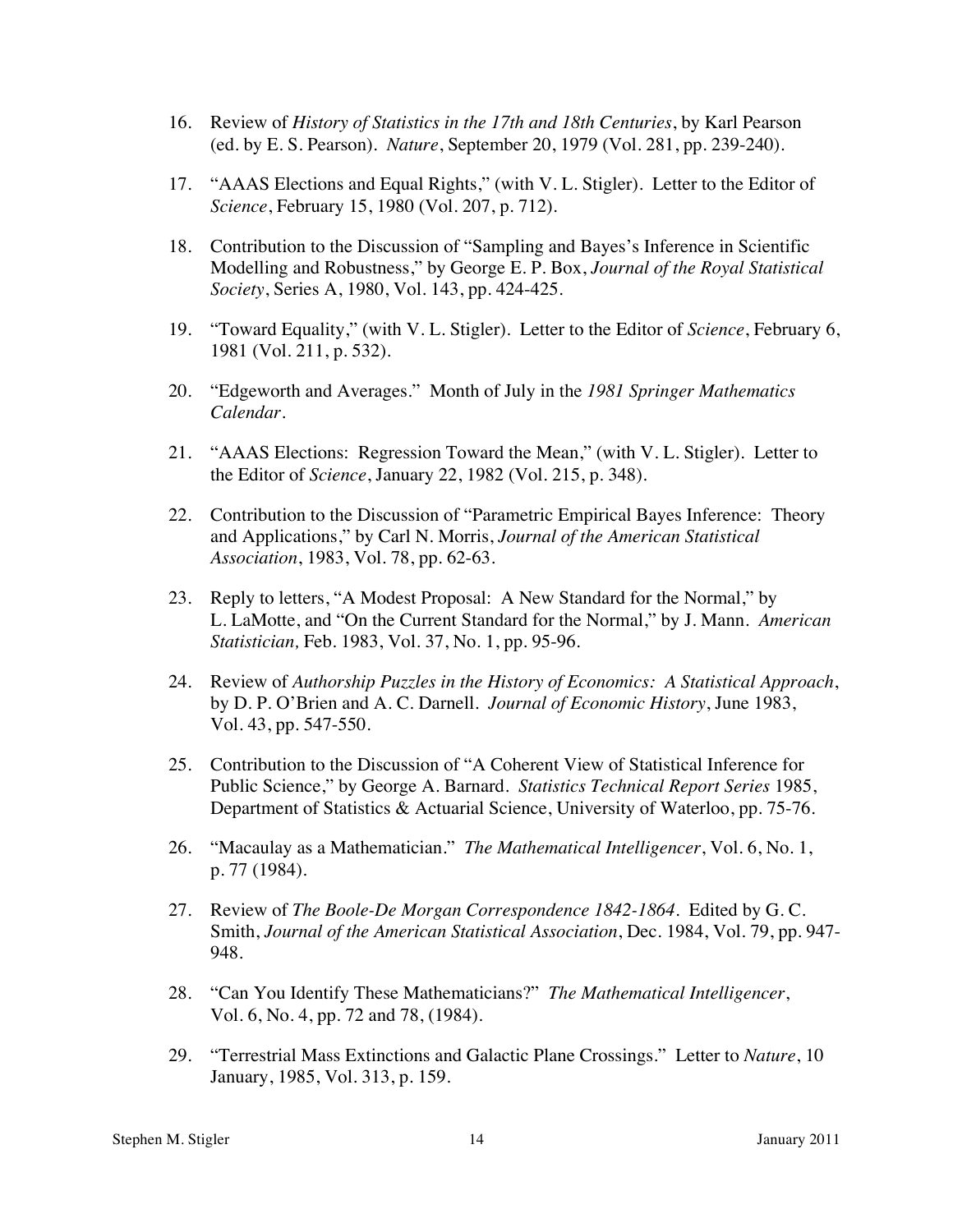- 30. "Mass Extinction Times and Correlations." Letter to *Nature*, 18 April 1985, Vol. 314, p. 586.
- 31. Review of *American Medicine and Statistical Thinking, 1800-1860*, by James H. Cassedy. *Journal of the History of the Behavioral Sciences*, April 1985, Vol. 21, pp. 193-195.
- 32. Review of *Exposition de la theorie des chances et des probabilites*, by A. A. Cournot, edited by Bernard Bru. *Annals of Science*, Vol. 43 (1986), pp. 203-204.
- 33. "Does Fluoride in Water Really Mean Fewer Cavities?" *The Bracebridge Examiner,* Wednesday, 20 August 1986, p. 3.
- 34. "Aperiodicity of Magnetic Reversals?" Letter to *Nature*, 5 November 1987, Vol. 330, pp. 26-27.
- 35. "More About the Lion and Its Claw." Letter to *Nature*, 16 June 1988, Vol. 333, p. 592.
- 36. "Trilobite Attacks." Letter to *Nature*, 11 May 1989, Vol. 339, p. 106.
- 37. "Statistical Science." Letter to *The Institute of Mathematical Statistics Bulletin*, May/June 1989, Vol. 18, No. 3, p. 348.
- 38. "Problem 89-6." *The Institute of Mathematical Statistics Bulletin*, July/August 1989, Vol. 18, No. 4, p. 386.
- 39. "Normal Orthant Probabilities." *The American Statistician*, November 1989, Vol. 43, No. 4, p. 291.
- 40. "A Historical Account of the Waller, Mack, and Stigler Families at Windermere." *The Muskoka Sun*, 23 August 1990, pp. 30-31.
- 41. Review of *'Student': A Statistical Biography of William Sealy Gosset,* by E. S. Pearson. Edited by R. L. Plackett and G. A. Barnard. *Short Book Reviews*, Dec. 1990, Vol. 10, No. 3, p. 41.
- 42. Review of *Histoire de la Statistique*, by J.-J. Droesbeke and P. Tassi. *Short Book Reviews,* Dec. 1990, Vol. 10, No. 3, p. 42.
- 43. "Laplace's Solution." Bulletin, Problems Corner, *The Institute of Mathematical Statistics Bulletin*, May/June 1992, Vol. 21, No. 3, p. 234.
- 44. "Kruskal's Proof of the Joint Distribution of *x* and *s*2." *The American Statistician*, February 1992, Vol. 46, pp. 72-73.
- 45. "The Odds of Retirement." Letter to the Editor of *Science*, Vol. 263, 25 March 1994. pp. 1670-1671.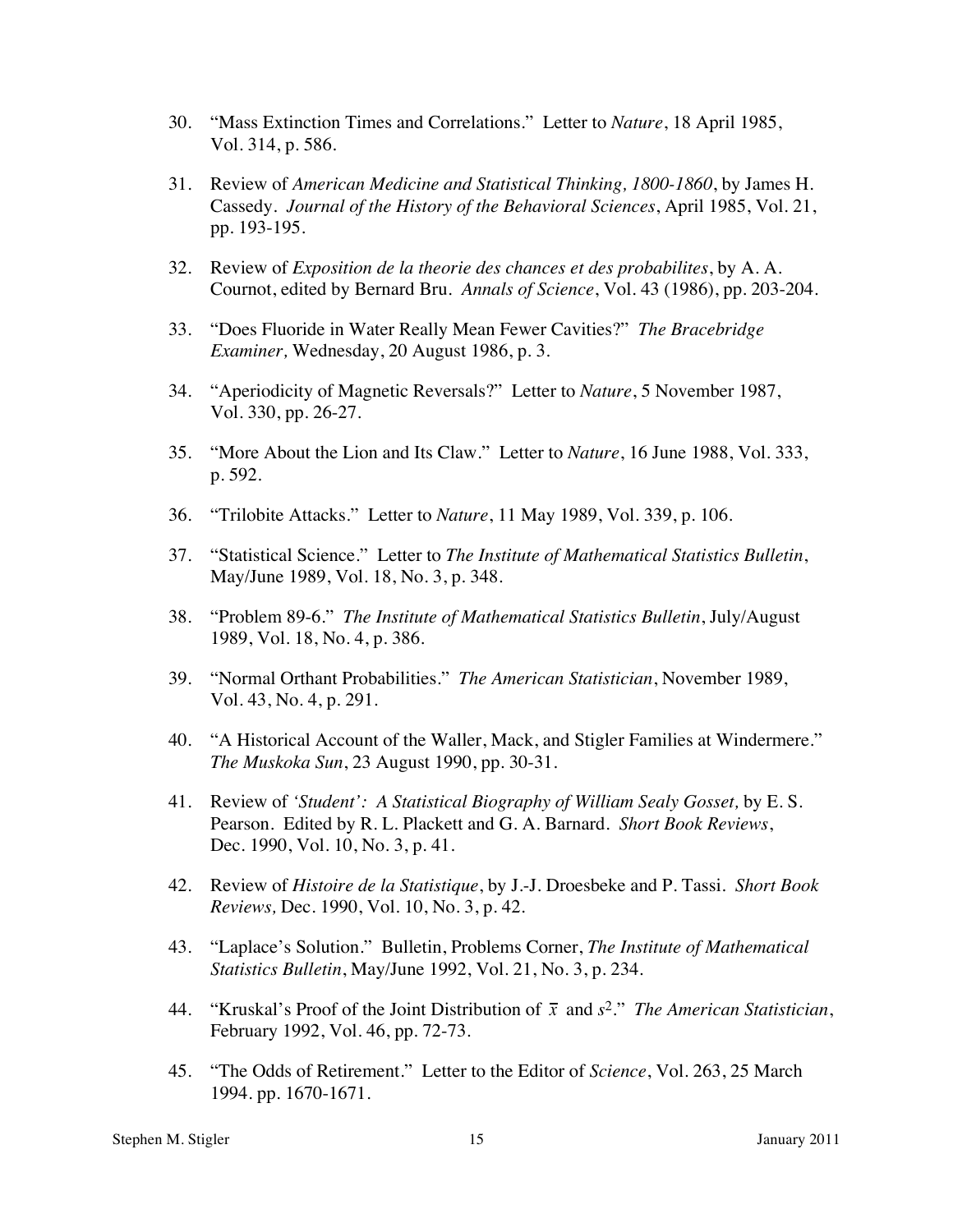- 46. "Certification." Invited comment in *The American Statistician*, May 1994, Vol. 48, No. 2, p. 71.
- 47. Review of *Companion Encyclopedia of the History and Philosophy of the Mathematical Sciences*, ed. by I. Grattan-Guinness, *Annals of Science*, Vol. 52, No. 2, Mar. 1995, pp. 204-205.
- 48. Review of *Edgeworth on Chance, Economic Hazard, & Statistics*, ed. by P. Mirowski, *Journal of the American Statistical Association*, June 1995, Vol. 90, No. 430, pp. 803-804.
- 49. "The IMS President's Remarks of the Opening Ceremony" *The Institute of Mathematical Statistics Bulletin* July/August 1994, Vol. 23, No. 4, pp. 481-483.
- 50. "President's Report 1993-1994." *The Institute of Mathematical Statistics Bulletin*, September/October 1994, Vol. 23, No. 5, pp. 537-541.
- 51. Review of *Condorcet: Arithmétique Politique, Textes Rares ou Inédits (1767-1789)*, B. Bru and P. Crépel (Eds.) *Short Book Reviews*, April 1995, Vol. 15, No. 1, pp. 1-2.
- 52. Review of *Pierre-Simon Laplace, Philosophical Essay on Probabilities*, A. Dale (Trans.). *Short Book Reviews,* August 1995, Vol. 15, No. 2, p. 1.
- 53. Review of *Theoria Combinationis Observationum Erroribus Minimis Obnoxiae by Carl Friedrich Gauss*, G. W. Stewart (Trans.). *Short Book Reviews*, December 1995, Vol. 15, No. 3, p. 41.
- 54. Review of *Quantification and the Quest for Medical Certainty*, J. Rosser Matthews. *American Journal of Sociology*, July 1996, Vol. 102, No. 1, pp. 278-280.
- 55. Review of *Error and the Growth of Experimental Knowledge*, by D. G. Mayo, *Short Book Reviews*, Apr. 1997, Vol. 17, No. 1, p. 1.
- 56. "Postface" to Charles-François Bicquilley, *Théorie élémentaire du commerce,* Édition critique et commentée, par Pierre Crepel. Paris: Aléas, 1995, pp. 229-232.
- 57. Review of *Fitting Linear Relationships: A History of the Calculus of Observations, 1750-1900*, by R. W. Farebrother, *Short Book Reviews*, August 1999, Vol. 19, No. 2, p. 21.
- 58. Invited Discussion for Session on History, 52nd Session of International Statistical Institute, Helsinki. *Bulletin of the I.S.I*., 1999, Tome 57 Book 3, pp. 67-68.
- 59. Invited Discussion for Session on Thomas Bayes, 53nd Session of International Statistical Institute, Seoul. To appear *Bulletin of the I.S.I*., 2001, Tome 58.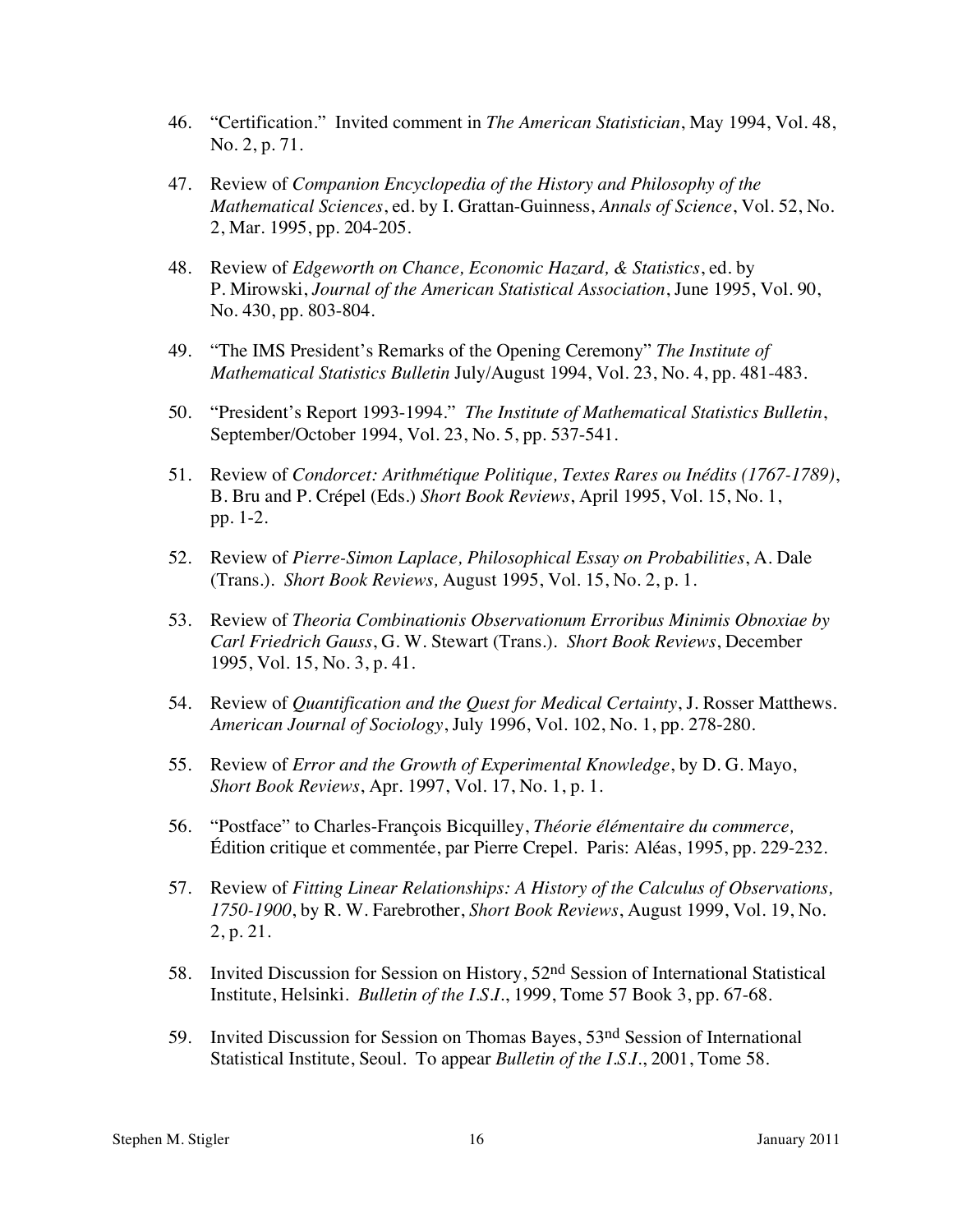- 60. Review of *Cardano's Cosmos. The Worlds and Works of a Renaissance Astrologer*, by Anthony Grafton, *Short Book Reviews*, 2001, Vol. 21, No. 1, p. 11.
- 61. "The Fingerprint Controversy." *Issues in Science and Technology*, Winter 2004, Vol. 20, No. 2, pp.11-12.
- 62. "Discussion of D. Denis" [on RA Fisher and significance tests] *Journal de la Société Française de Statistique*, 2004, Vol. 145, pp. 63-64.
- 63. Panel discussion Daejon 2004, published as "Panel on Public Awareness, Professionalism & Professional Accreditation; International collaboration." *International Statistical Review* (2005) 73: 273.
- 64. "Scaling the Cycles" [Letter on tests of periodicity in the fossil record] *American Scientist* Sept.-Oct. 2005, Vol. 93, p. 389.
- 65. Review of *Dice, Cards, Wheels; A Different History of French Culture*," by Thomas M. Kavanagh, *Nineteenth-Century French Studies* (Winter 2007), Vol 35, No. 2, pp. 456-457.
- 66. Review of *Selected Statistical Papers of Sir David Cox. Sankhya* (2006) 68(1): 167- 169.
- 67. Review of *Pierre Simon Laplace 1749-1827: A Determined Scientist*, by Roger Hahn. *J. of the History of Astronomy* (February, 2007).
- 68. Discussion contribution to "William Sealy Gosset", by Sandy Zabell. *JASA* (March 2008) Vol. 103, pp. 7-8.
- 69. Discussion contribution to "Statistical Analysis of an Archeological Find", by Andrey Feuerverger. *Annals of Applied Statistics* Vol. 2, No. 1, pp. 55-56 (2008).
- 70. Introduction to "R. A. Fisher in the 21<sup>st</sup> Century," in *The Science of Bradley Efron, Selected Papers*, Ed. by Carl N. Morris and Robert Tibshirani, New York: Springer (2008), p. 344.
- 71. "CSI: Mendel". Review of *Ending the Mendel-Fisher Controversy*, by Allan Franklin, A. W. F. Edwards, D. J. Fairbanks, D. L. Hartl, and Teddy Seidenfeld. *American Scientist* Vol. 96, No. 5 (Sept-Oct 2008), pp. 425-426.

#### **PH.D. STUDENTS SUPERVISED**

Alan Agresti—Thesis: "Bounds on the Extinction Time Distribution of a Branching Process."(1972).

William Davis—Thesis: "Some Robust Inference Techniques in Time Series."(1974).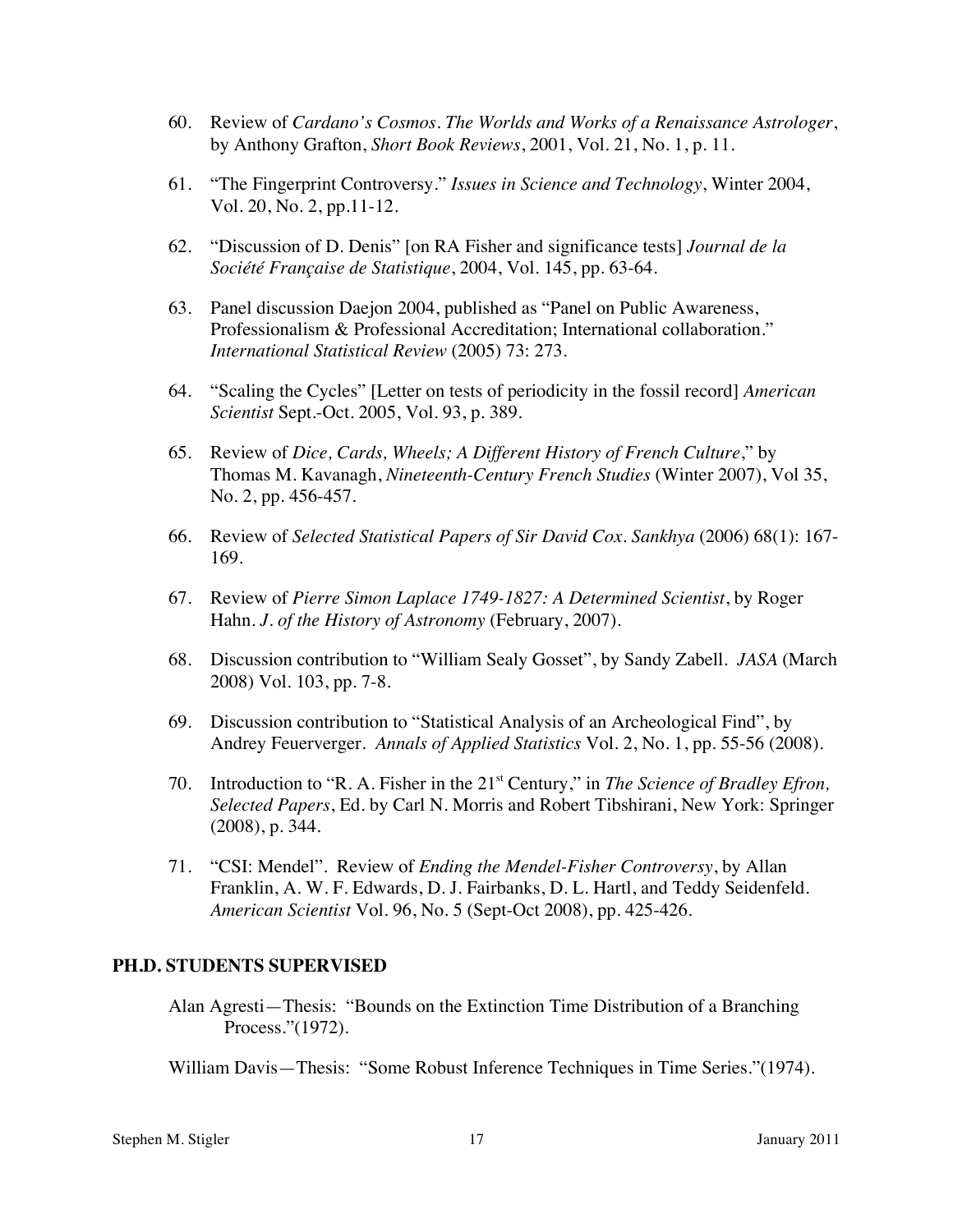- Hermann Habermann—Thesis: "Estimation of Transition Matrices with Application to Empirical Bayes Methodology." (1975).
- Lee-Jen Wei—Thesis: "The Design of Sequential Experiments." (1975).
- Annick Dion—Thesis: "The Rate of Convergence to Normality of Trimmed Means." (1978).
- Robert Kass—Thesis: "The Riemannian Structure of Model Spaces; A Geometrical Approach to Inference." (1980).
- Xiaojing Xiang—Thesis: "Asymptotic Theory for Linear Functions of Ordered Observations." (1992).
- Sangun Park—Thesis: "Fisher Information in Order Statistics." (1994).
- Berna Eden—Thesis: "The One and the Many of Frequentism." (1997).
- Debra Daugherty—Thesis: "Elaborating The Crystal Concept: Scientific Modeling and Ordered States of Matter." (2007) (with Leo Kadanoff)

### **MEMBERSHIPS IN HONORARY AND PROFESSIONAL SOCIETIES**

Académie royale de Belgique, Classe des Sciences American Academy of Arts and Sciences American Association for the Advancement of Science American Philosophical Society American Statistical Association Bernoulli Society British Society for the History of Science History of Science Society Institute of Mathematical Statistics International Statistical Institute Phi Beta Kappa Royal Statistical Society Sigma Xi Statistical Society of Canada

# **AWARDS, HONORS**

Standard Oil Award for Excellence in Teaching, 1971 Fellow of the American Academy of Arts and Sciences, elected 1987 Fellow of the Institute of Mathematical Statistics, elected 1976 Fellow of the American Statistical Association, elected 1976 Guggenheim Fellowship, 1976-77 Fellow of the American Association for the Advancement of Science, elected 1981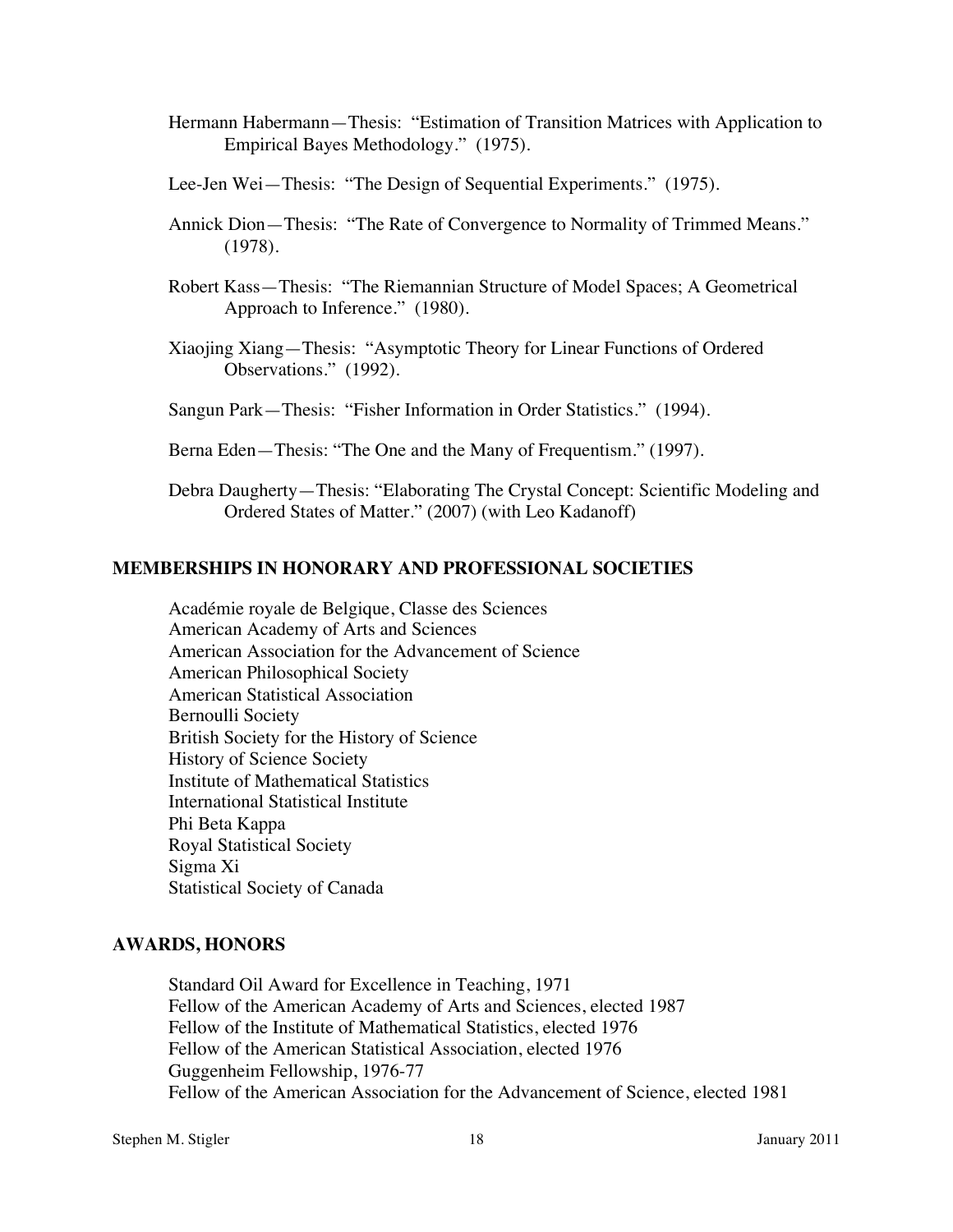Fellow at the Center for Advanced Study in the Behavioral Sciences, 1978-79 Outstanding Statistician of the Year, Chicago Chapter of the A.S.A., 1993 Quantrell Award for Excellence in Undergraduate Teaching, 1998 Distinguished Achievement Award, Carleton College Alumni Association, 2003 Doctor of Science (Hon.), Carleton College, 2005 Humboldt Foundation Research Award, 2005 Member of the American Philosophical Society, elected 2006 Membre Associé of the Académie royale de Belgique, Classe des Sciences, elected 2010

### **SPECIAL INVITED LECTURES**

- Special Invited Paper, Annual Meeting of the Institute of Mathematical Statistics, New Haven, Connecticut, August 1976.
- The S. S. Wilks Lecture, Princeton University, March 1977.

Royal Statistical Society, March 1978.

The Allen Craig Lecture, University of Iowa, April 1986.

- The Robert Ferber Lecture, University of Illinois, May 1986.
- The 13th Fisher Memorial Lecture (biennial, jointly sponsored by the Royal Society of London, the Royal Statistical Society, the Biometric Society, and the Genetical Society), given at University College London, September 1986.
- The 404th Convocation Address at the University of Chicago, March 1987.
- The Jerzy Neyman Memorial Lecture, Annual Meeting of the Institute of Mathematical Statistics, Fort Collins, Colorado, August 1988.
- The Churchill Eisenhart Memorial Lecture, National Institute of Standards and Technology, May 1995.
- The IMS Presidential Address, Annual Meeting of the Institute of Mathematical Statistics, Chicago, August 1996.
- President's Invited Address, ISI Session at Helsinki, 13 August 1999.
- The Presidential Invited Address at the Annual Meeting of the Eastern North American Region of the International Biometric Society, Chicago, March 21, 2000.
- Plenary Lecture, the History of Economics Society, Wake Forest NC, June 29, 2001.
- Plenary Lecture, Journées de Statistique (annual meeting of the Societé Francaise de Statistique), Brussels, Belgium, May 13, 2002.